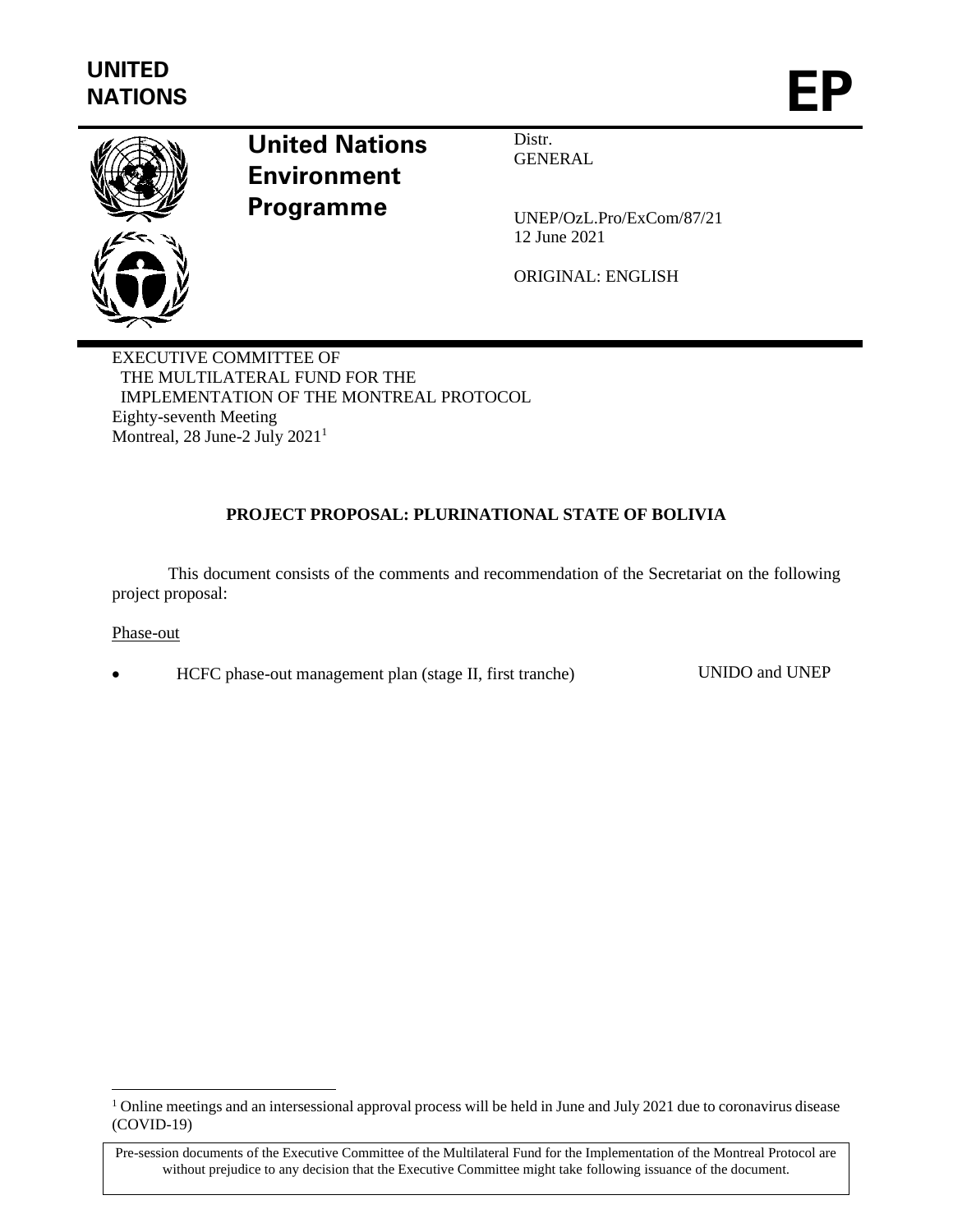# **PROJECT EVALUATION SHEET – MULTI-YEAR PROJECTS**

#### **PLURINATIONAL STATE OF BOLIVIA**

| <b>(I) PROJECT TITLE</b>       | <b>AGENCY</b>      |
|--------------------------------|--------------------|
| HCFC phase-out plan (stage II) | UNIDO (lead), UNEP |

**(II) LATEST ARTICLE 7 DATA (Annex C Group l)** Year: 2019 1.96 (ODP tonnes)

| (III) LATEST COUNTRY PROGRAMME SECTORAL DATA (ODP tonnes) |         |      |                   |               |           |         |                  |            | <b>Year: 2020</b>           |
|-----------------------------------------------------------|---------|------|-------------------|---------------|-----------|---------|------------------|------------|-----------------------------|
| Chemical                                                  | Aerosol | Foam | Fire-<br>fighting | Refrigeration |           | Solvent | Process<br>agent | Lab<br>use | Total sector<br>consumption |
|                                                           |         |      |                   | Manu.         | Servicing |         |                  |            |                             |
| HCFC-22                                                   |         |      |                   |               | 1.83      |         |                  |            | 1.83                        |
| $HCFC-141b$                                               |         |      |                   |               | 0.15      |         |                  |            | 0.15                        |
| HCFC-141b in imported<br>pre-blended polyol               |         | 0.02 |                   |               |           |         |                  |            | 0.02                        |

| (IV) CONSUMPTION DATA (ODP tonnes)                   |      |                                                    |               |  |  |  |  |
|------------------------------------------------------|------|----------------------------------------------------|---------------|--|--|--|--|
| 2009 - 2010 baseline:                                | 6.1  | Starting point for sustained aggregate reductions: | 6.7           |  |  |  |  |
| <b>CONSUMPTION ELIGIBLE FOR FUNDING (ODP tonnes)</b> |      |                                                    |               |  |  |  |  |
| Already approved:                                    | 2.13 | Remaining:                                         | $4.5^{\circ}$ |  |  |  |  |

| (V) BUSINESS PLAN |                            | 2021    | 2022 | 2023   | Total   |
|-------------------|----------------------------|---------|------|--------|---------|
| <b>UNIDO</b>      | ODS phase-out (ODP tonnes) | 00.1    | 0.00 | 0.00   | 00.1    |
|                   | Funding $(US \$            | 214,000 |      |        | 214,000 |
| <b>UNEP</b>       | ODS phase-out (ODP tonnes) | 0.15    | 0.00 | 0.15   | 0.30    |
|                   | Funding (US \$)            | 42.968  |      | 42.968 | 85,936  |

| (VI) PROJECT DATA                             |              |                                             | 2021    | 2022-<br>2023 | 2024    | 2025-<br>2026  | 2027    | 2028-<br>2029 | 2030     | <b>Total</b> |
|-----------------------------------------------|--------------|---------------------------------------------|---------|---------------|---------|----------------|---------|---------------|----------|--------------|
| Montreal Protocol consumption limits          |              |                                             | 3.97    | 3.97          | 3.97    | 1.98           | 1.98    | 1.98          | $\Omega$ | n/a          |
| Maximum allowable consumption<br>(ODP tonnes) |              |                                             | 3.97    | 3.36          | 3.36    | 1.98           | 1.98    | 0.92          | $\Omega$ | n/a          |
| Projects                                      | <b>UNIDO</b> | Project costs                               | 141,009 | $\Omega$      | 172,660 | $\theta$       | 147,530 | $\theta$      | 45,530   | 506,729      |
| costs                                         |              | Support costs                               | 9,871   | $\Omega$      | 12,086  | $\theta$       | 10,327  | $\Omega$      | 3,187    | 35,471       |
| requested in<br>principle                     | <b>UNEP</b>  | Project costs                               | 24,000  | $\Omega$      | 32,500  | $\Omega$       | 9,000   | $\theta$      | 15,000   | 80,500       |
| $(US \$                                       |              | Support costs                               | 3,120   | $\Omega$      | 4,225   | $\theta$       | 1,170   | $\Omega$      | 1.950    | 10,465       |
| $(US \$                                       |              | Total project costs requested in principle  | 165,009 | $\Omega$      | 205,160 | $\overline{0}$ | 156,530 | $\theta$      | 60.530   | 587,229      |
| $(US \$                                       |              | Total support costs requested in principle. | 12,991  | $\Omega$      | 16,311  | $\theta$       | 11,497  | $\Omega$      | 5,137    | 45,936       |
|                                               |              | Total funds requested in principle (US \$)  | 178,000 | $\Omega$      | 221,471 | $\theta$       | 168,027 | $\Omega$      | 65,667   | 633,165      |

| (VII) Request for approval of funding for the first tranche (2021) |                                |                       |  |  |  |
|--------------------------------------------------------------------|--------------------------------|-----------------------|--|--|--|
| Agency                                                             | <b>Funds requested (US \$)</b> | Support costs (US \$) |  |  |  |
| <b>UNIDO</b>                                                       | 141.009                        | 9,87                  |  |  |  |
| <b>UNEP</b>                                                        | 24,000                         | 3,120                 |  |  |  |
| Total                                                              | 165.009                        | $QQ^{\dagger}$        |  |  |  |

Secretariat's recommendation: **Individual consideration**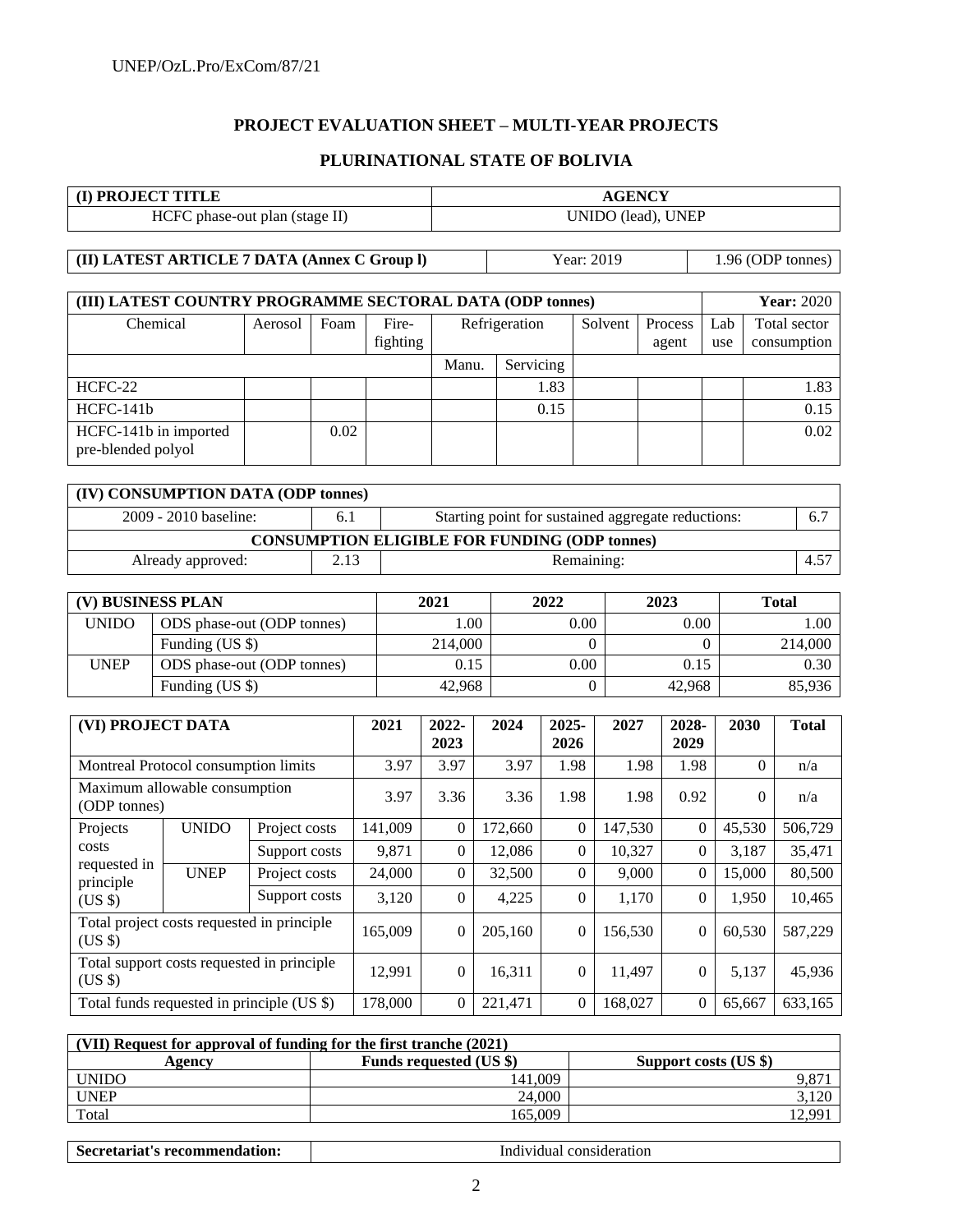# **PROJECT DESCRIPTION**

#### **Background**

1. On behalf of the Government of the Plurinational State of Bolivia, UNIDO as the lead implementing agency has submitted a request for stage II of the HCFC phase-out management plan (HPMP), at a total cost of US \$630,780, consisting of US \$504,500, plus agency support costs of US \$35,315 for UNIDO, and US \$80,500, plus agency support costs of US \$10,465 for UNEP, as originally submitted.<sup>2</sup> The implementation of stage II of the HPMP will phase out the remaining consumption of HCFCs by 2030.

2. The first tranche of stage II of the HPMP being requested at this meeting amounts to US \$174,245, consisting of US \$142,780, plus agency support costs of US \$9,995 for UNIDO, and US \$19,000, plus agency support costs of US \$2,470 for UNEP, as originally submitted.

#### **Status of implementation of stage I of the HPMP**

3. Stage I of the HPMP for the Plurinational State of Bolivia was approved at the 64<sup>th</sup> meeting<sup>3</sup> and revised at the 72<sup>nd</sup> meeting<sup>4</sup> to meet the 35 per cent reduction from the baseline by 2020, at a total cost of US \$315,000, plus agency support costs, to phase out 2.13 ODP tonnes of HCFCs used in the refrigeration and air-conditioning (RAC) servicing sector. The fifth and final tranche of stage I was approved under the intersessional approval process for the  $86<sup>th</sup>$  meeting (IAP-86) in December 2020; stage I will be completed by 31 December 2021.

#### HCFC consumption

4. The Government of the Plurinational State of Bolivia reported under the country programme (CP) implementation report a consumption of 1.99 ODP tonnes of HCFCs in 2020, which is 67 per cent below the HCFC baseline for compliance. The 2016-2020 HCFC consumption is shown in Table 1.

| <b>HCFC</b>                                   | 2016     | 2017  | 2018  | 2019  | $2020*$ | <b>Baseline</b> |
|-----------------------------------------------|----------|-------|-------|-------|---------|-----------------|
| Metric tonnes (mt)                            |          |       |       |       |         |                 |
| HCFC-22                                       | 55.67    | 35.60 | 55.28 | 34.76 | 33.35   | 88.85           |
| <b>HCFC-123</b>                               | 0.00     | 0.00  | 0.00  | 1.45  | 0.00    | 0.20            |
| HCFC-141b                                     | 0.00     | 0.94  | 0.62  | 0.14  | 1.39    | 8.85            |
| Total (mt)                                    | 55.67    | 36.54 | 55.90 | 36.35 | 34.73   | 102.15          |
| HCFC-141b in imported pre-blended             | 1.03     | 0.99  | 0.18  | 0.23  | 0.20    | $5.5**$         |
| polyols*                                      |          |       |       |       |         |                 |
| <b>ODP</b> tonnes                             |          |       |       |       |         |                 |
| HCFC-22                                       | 3.06     | 1.96  | 3.04  | 1.91  | 1.83    | 4.89            |
| <b>HCFC-123</b>                               | 0.00     | 0.00  | 0.00  | 0.03  | 0.00    | 0.00            |
| $HCFC-141b$                                   | $\Omega$ | 0.10  | 0.07  | 0.01  | 0.15    | 0.97            |
| Total (ODP tonnes)                            | 3.06     | 2.06  | 3.11  | 1.96  | 1.99    | 6.10            |
| HCFC-141b in imported pre-blended<br>polyols* | 0.11     | 0.11  | 0.02  | 0.03  | 0.02    | $0.61**$        |

**Table 1. HCFC consumption in the Plurinational State of Bolivia (2016-2020 Article 7 data)**

\* CP data.

\*\* Average consumption between 2007 and 2009.

 $2$  As per the letter of 21 March 2021 from the Ministry of Environment and Water of the Plurinational State of Bolivia to UNIDO.

<sup>3</sup> UNEP/OzL.Pro/ExCom/64/53.

<sup>4</sup> Annex VII of document UNEP/OzL.Pro/ExCom/72/47.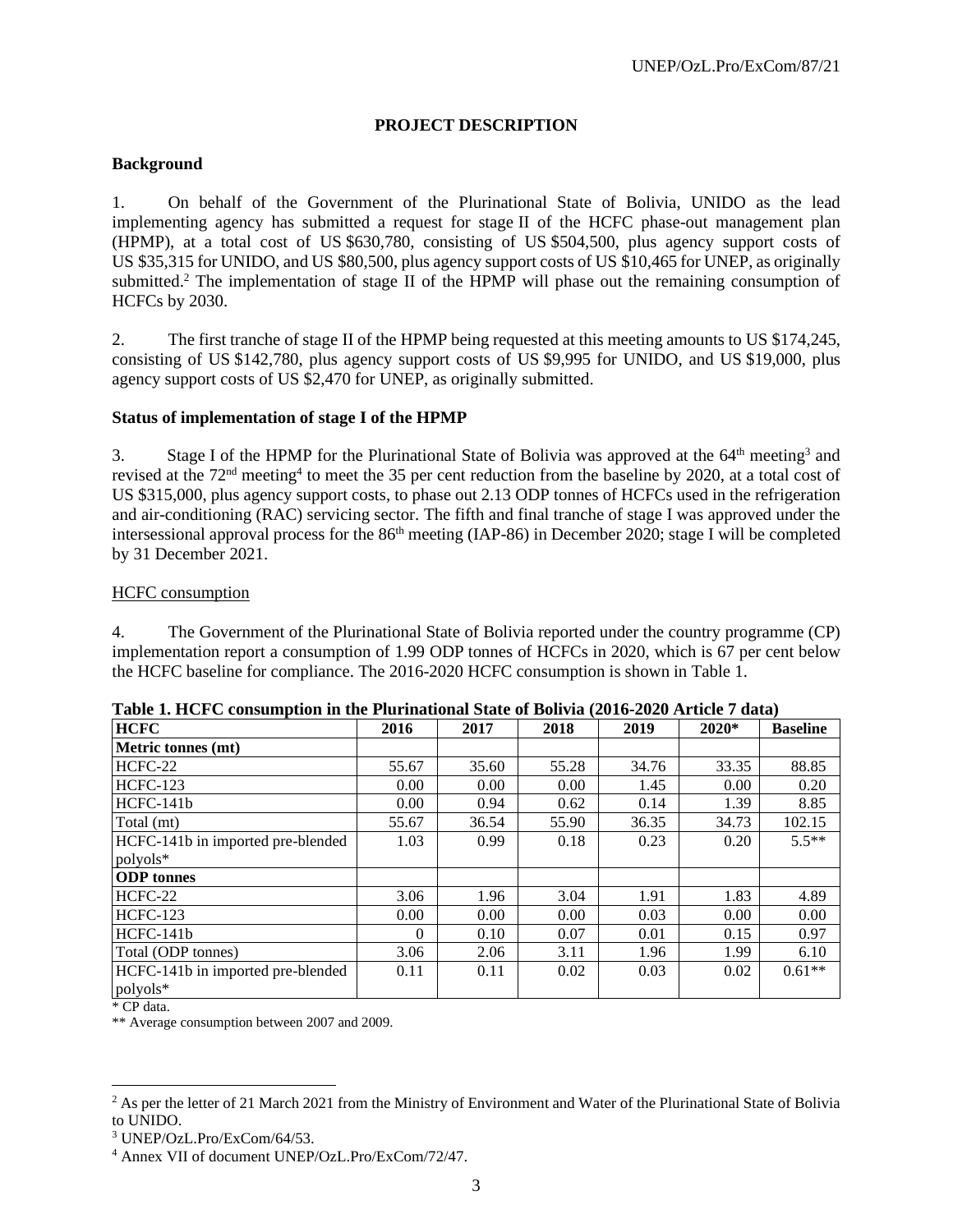5. Consumption of HCFC-22, which is used exclusively to service RAC equipment, has decreased as a result of the implementation of the activities under stage I of the HPMP and the introduction of non-HCFC-based RAC equipment. Bulk HCFC-141b is used exclusively to flush refrigeration circuits and is consumed intermittently, while consumption of HCFC-141b contained in imported pre-blended polyols has decreased as manufacturers are converting with their own resources to unspecified alternatives. HCFC-123 is consumed intermittently by a single user (a thermoelectric plant) to service chillers.

## *CP implementation report*

6. The Government of the Plurinational State of Bolivia reported HCFC sector consumption data under the 2019 CP implementation report that is consistent with the data reported under Article 7 of the Montreal Protocol.

## Status of progress and disbursement

## *Legal framework*

7. Under stage I of the HPMP, the Government has continued to implement a licensing and quota system for HCFC imports and exports. The update to the decree to control ODS, which had been expected to be approved in March 2016 to *inter alia* incorporate the accelerated HCFC phase-out schedule, establish quotas per importer based on ODP tonne instead of substance, and limit the validity of licences to 31 December of the year the licence was issued, is expected to be approved by the end of 2021. The decree in place has allowed the authorities to enforce control measures and limit ODS imports. To date, five refrigerant identifiers were provided to customs, and a total of 245 customs officers have been trained on control of ODS and identification of counterfeit refrigerants under stage I; an additional 50 customs officers will participate in an online training planned for July 2021. The country ratified the Kigali Amendment on 9 October 2020.

## *Refrigeration servicing sector*

8. The following activities were implemented: the curriculum for the technician training programme was updated; a total of six training centres have been established, including provision of equipment for the centres (e.g., recovery and recycling units, recovery machines, service manifolds, pinch-off tools, leak detectors, filter drier, flaring and swaging tools, tube cutters, vacuum pumps, refrigerant identifiers); approximately 960 refrigeration technicians were trained in good servicing practices, including safe handling of flammable refrigerants and identification of counterfeit refrigerants. Surveys for the development of an end-user leak reduction programme, planned under stage II, were conducted. Public awareness activities on the Montreal Protocol, low-global-warming potential (GWP) alternatives, and matters related to the HPMP were undertaken.

9. In addition, the following activities for the fifth and final tranche have been implemented: delivery of tools for one training centre along with a training programme on good servicing practices; preparation of an online training for customs officers on control of ODS and identification of counterfeit refrigerants; site visits to two end-users as preparation for the leak reduction programme; distribution of brochures on counterfeit refrigerants as part of the public awareness programme; and hiring a consultant to assist in monitoring and data collection. UNIDO has been coordinating project implementation, monitoring activities, and training the temporary national ozone officers (NOOs).

## *Project implementation and monitoring*

10. There have been 11 changes of the ozone focal point since the 75<sup>th</sup> meeting, including a new NOO that was designated in March 2021. UNIDO and, in line with decision 75/52(b)(iv), UNEP's Compliance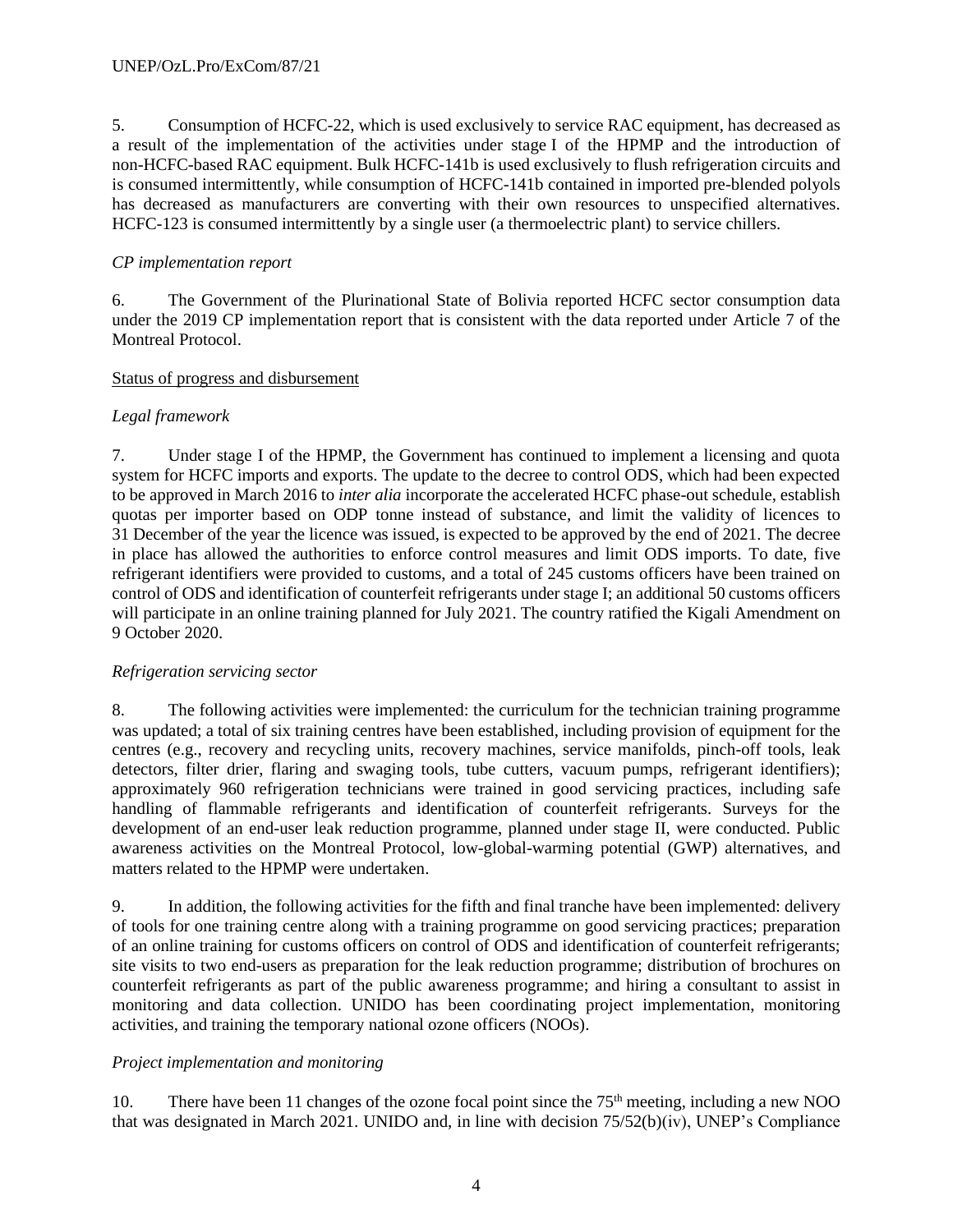Assistance Programme have provided support and training to the NOO. <sup>5</sup> A consultant was hired to assist with monitoring and data collection.

## Level of fund disbursement

11. As of February 2021, all funds approved for the first to fourth tranches of stage I have been disbursed. At the 86<sup>th</sup> meeting, the Executive Committee approved US \$31,500 for the fifth and final tranche of stage I; of those funds, US \$6,950 or 22 per cent has been disbursed, with the remaining balance of US \$24,550 to be disbursed by 2022.

## **Stage II of the HPMP**

## Remaining consumption eligible for funding

12. After deducting 2.13 ODP tonnes of HCFCs associated with stage I of the HPMP, the remaining consumption eligible for funding in stage II amounts to 4.57 ODP tonnes of HCFCs.

## Sector distribution of HCFCs

13. There are approximately 3,000 technicians and 1,000 workshops consuming HCFC-22 to service unitary and split systems, water cooled condensers, commercial cold stores, and industrial food storage systems as shown in Table 2. In addition, HCFC-141b is used to flush refrigeration circuits, and an enterprise consumes HCFC-141b contained in imported pre-blended polyols to manufacture polyurethane (PU) foam. HFC-134a represents 47 per cent of the refrigerants used in the servicing sector, followed by HCFC-22 at 23 per cent.

| <b>Sector/Applications</b>                                                             | Equipment<br>inventory                         | Number of<br>units | Average<br>charge $(kg)$ | Leakage<br>rate $(\% )$ | <b>Consumption</b><br>(mt) |
|----------------------------------------------------------------------------------------|------------------------------------------------|--------------------|--------------------------|-------------------------|----------------------------|
| Room AC (unitary and split)                                                            | AC                                             | 9,700              | 0.8                      | $2 - 5$                 | 7.76                       |
| Commercial AC (roof top,<br>multi-split, chillers)                                     | Water coolers                                  | 1,777              | 6                        | 10                      | 10.66                      |
| Commercial refrigeration<br>(medium condensing units)                                  | Cold rooms                                     | 956                | 10                       | $10 - 15$               | 9.56                       |
| Industrial refrigeration<br>(medium to large condensing<br>units, centralized systems) | Low temperature<br>systems for food<br>storage | 339                | $15-20$                  | $20 - 25$               | 6.78                       |
| Total                                                                                  |                                                | 12.772             |                          |                         | 34.76                      |

## **Table 2. Sectoral distribution of HCFC-22 in the Plurinational State of Bolivia in 2019**

## Phase-out strategy in stage II of the HPMP

14. Stage II of the HPMP aims to achieve a 67.5 per cent reduction from its HCFC baseline consumption by 2025 and 100 per cent reduction by 2030, without servicing tail, which is envisaged to be supplied through recovered, recycled, and reclaimed refrigerants. Stage II has been designed based on the experience gained during the implementation of stage I and will focus on sustainably reducing the remaining demand for HCFCs, particularly HCFC-22 used as a refrigerant in the RAC servicing sector, by developing a refrigerant recovery, recycling, and reclaiming (RRR) network, improving trade control, providing training programmes for technicians, and establishing a certification scheme.

<sup>&</sup>lt;sup>5</sup> The agreement to implement phase XI of the institutional strengthening project is expected to be signed by June 2021.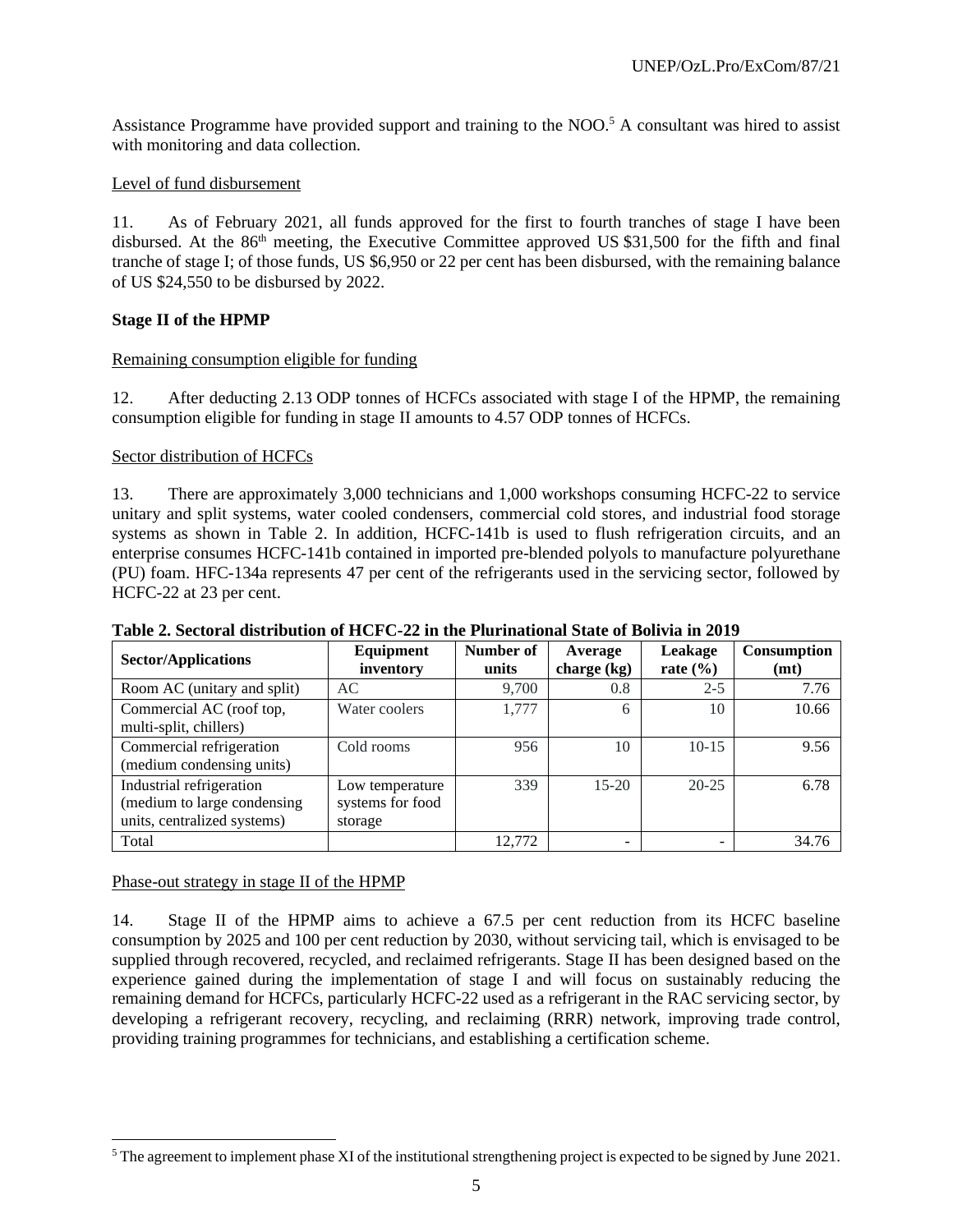# Proposed activities in stage II of the HPMP

15. Stage II proposes activities in the following four areas: strengthening of the legal and institutional framework to control trade of HCFCs and HCFC-based equipment and products; complete phase-out of HCFC consumption in the RAC servicing sector; a public awareness programme to support the HCFC phase-out; and project monitoring, as summarized in Table 3.

| <b>Planned activities</b><br><b>Project component</b>                                                                                                                      |                                                                                                                                                                                                                                                                                                                                                                                                                                                                                                                                                                                                                                            |         |  |
|----------------------------------------------------------------------------------------------------------------------------------------------------------------------------|--------------------------------------------------------------------------------------------------------------------------------------------------------------------------------------------------------------------------------------------------------------------------------------------------------------------------------------------------------------------------------------------------------------------------------------------------------------------------------------------------------------------------------------------------------------------------------------------------------------------------------------------|---------|--|
|                                                                                                                                                                            | Strengthening the legal and institutional framework for trade control (UNEP)                                                                                                                                                                                                                                                                                                                                                                                                                                                                                                                                                               |         |  |
| Technical assistance to strengthen<br>capacity of customs and trade<br>controls of HCFCs and<br>HCFC-based equipment and<br>products                                       | • Eight training courses for customs and stakeholders<br>(30 participants each) on control of ODS and detection of<br>counterfeit refrigerants<br>• Development and implementation of an electronic<br>licensing system<br>• Continued participation in the informal Prior Informed<br>Consent platform (iPIC)                                                                                                                                                                                                                                                                                                                             | 32,000  |  |
| Technical assistance to strengthen<br>the regulatory framework for<br>HCFC phase-out                                                                                       | Formulation of measures on the management of RAC<br>$\bullet$<br>equipment, products, and controlled substances<br>throughout their lifecycle<br>• Development of a ban on the import of HCFC-based<br>equipment by 1 January 2023<br>• Five consultation meetings with government<br>representatives, refrigeration association, importers,<br>service workshops and end-users on ODS regulations and<br>enforcement                                                                                                                                                                                                                      | 26,500  |  |
|                                                                                                                                                                            | Strengthening the RAC servicing sector to eliminate HCFC consumption (UNIDO)                                                                                                                                                                                                                                                                                                                                                                                                                                                                                                                                                               |         |  |
| Development of the refrigerant<br><b>RRR</b> network                                                                                                                       | • Assessment of RRR network needs and development of<br>business plan for its sustainability<br>• Equipment and supplies for two reclaiming centres <sup>6</sup><br>• Three training workshops on good RRR practices<br>(50 participants each)<br>• A study tour to a country in the region with established<br><b>RRR</b> centres                                                                                                                                                                                                                                                                                                         | 160,380 |  |
| Technical assistance to strengthen<br>and upgrade the training<br>programme on good refrigeration<br>practices and alternative<br>refrigerants with non-ODP and<br>low-GWP | Two train-the-trainers courses on good refrigeration<br>$\bullet$<br>servicing practices and management of alternative<br>refrigerants (30 participants each)<br>Twenty technical seminars (30 participants each) on good<br>$\bullet$<br>refrigeration practices and management of alternative<br>refrigerants<br>• Development of a standard training programme for<br>educational institutes<br>• Development of standards for the safe handling of<br>flammable, toxic, and high-pressure alternative<br>refrigerants<br>• Establishment of one or two specialized training centres<br>for the safe handling of flammable refrigerants | 172,000 |  |

**Table 3. Activities to be implemented in stage II of the HPMP** 

<sup>6</sup> Including reclaim units, recovery and storage tanks of different capacities, transfer pumps, scales for storage tanks, refrigerant identifiers, lab equipment, hot water dispensers and cylinder drying systems, valve removal tools, inspection cameras, air compressors, vacuum pumps, recovery units with filters, spare parts, installation, freight transportation, and contingencies at a cost of US \$65,940 per centre.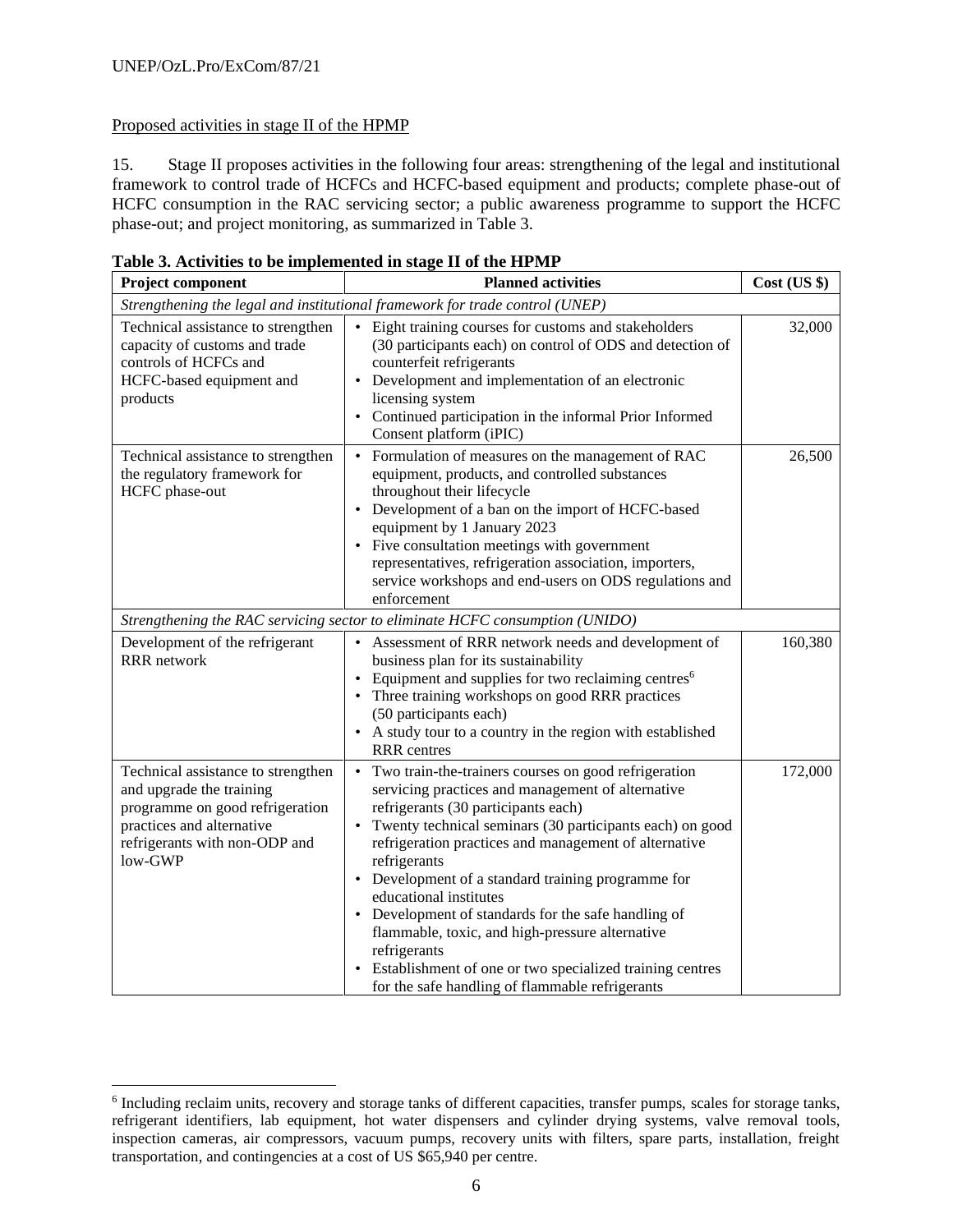|                                                                                                                                      | Procurement of 16 toolkits <sup>7</sup> (two of which are for female                                                                                                                                                                                                                                                                                                                                                                                                  |         |
|--------------------------------------------------------------------------------------------------------------------------------------|-----------------------------------------------------------------------------------------------------------------------------------------------------------------------------------------------------------------------------------------------------------------------------------------------------------------------------------------------------------------------------------------------------------------------------------------------------------------------|---------|
|                                                                                                                                      | technicians) for the safe handling of alternative                                                                                                                                                                                                                                                                                                                                                                                                                     |         |
|                                                                                                                                      | refrigerants to training institutes                                                                                                                                                                                                                                                                                                                                                                                                                                   |         |
| Technical assistance to RAC<br>end-users                                                                                             | • Two "Zero Leaks" pilot projects to promote end-user<br>leak reduction<br>• Formulation of a leak control guide<br>Two pilot demonstration projects using low-GWP<br>alternatives at end-users<br>At least two meetings to disseminate results of pilot<br>projects to stakeholders                                                                                                                                                                                  | 91,000  |
| Advancing sustainable<br>accreditation, certification by<br>labour competencies, and<br>registration of RAC servicing<br>technicians | • Formulation and validation of standard for labour<br>competence in good refrigeration practices by<br>31 December 2023 and in safe handling of flammable<br>refrigerants by 31 December 2024<br>Design an electronic certification database<br>• Design and issue at least 800 licences (carnets) for<br>certified RAC technicians<br>Four awareness meetings on the certification process<br>A campaign to disseminate information on the<br>certification process | 40,000  |
| Awareness-raising (UNEP)                                                                                                             |                                                                                                                                                                                                                                                                                                                                                                                                                                                                       |         |
| Dissemination and<br>awareness-raising for HCFC<br>phase-out                                                                         | A campaign designed to raise awareness and disseminate<br>information on responsible HCFC consumption<br>Printing of at least 5,000 brochures and other materials<br>on HCFC phase-out<br>Participation in at least seven events to raise awareness<br>for HCFC phase-out                                                                                                                                                                                             | 22,000  |
| HPMP monitoring and assessment (UNIDO)                                                                                               |                                                                                                                                                                                                                                                                                                                                                                                                                                                                       |         |
| Project implementation and<br>monitoring                                                                                             | Two local consultants assisting the NOU in HPMP<br>٠<br>monitoring and assessment (US \$28,000)<br>Implementation and monitoring visits to ensure the<br>sustainability of the activities implemented (US \$13,120)                                                                                                                                                                                                                                                   | 41,120  |
| <b>Total</b>                                                                                                                         |                                                                                                                                                                                                                                                                                                                                                                                                                                                                       | 585,000 |

*Project implementation and monitoring*

16. The system established under stage I of the HPMP will continue into stage II, where the national ozone unit (NOU) will monitor activities, report progress, and work with stakeholders to phase out HCFCs. The cost of those activities amounts to US \$41,120.

# *Gender policy implementation<sup>8</sup>*

17. The Government of the Plurinational State of Bolivia aims to achieve a participation rate of 50 per cent women during the implementation of stage II of the HPMP, including through the hiring of female consultants, supervisors, trainers, and designers to develop the activities of each of the programme components. Gender statistics will continue to be recorded. To enable an increased participation of women in the RAC sector, a favourable environment for gender mainstreaming will be targeted for stage II, primarily by following national instructions related to gender equality and promoting access to opportunities and working conditions for everyone. The technical capacities of female technicians will be

<sup>&</sup>lt;sup>7</sup> Including manifold gauge; expander tool sets; recovery machine; vacuum pump; electronic leak detector for HCFCs, HFCs, and HFOs; safety-related tools; personal protection; and miscellaneous tubing tools at a cost of US \$4,000 per kit.

<sup>8</sup> Decision 84/92(d) requested bilateral and implementing agencies to apply the operational policy on gender mainstreaming throughout the project cycle.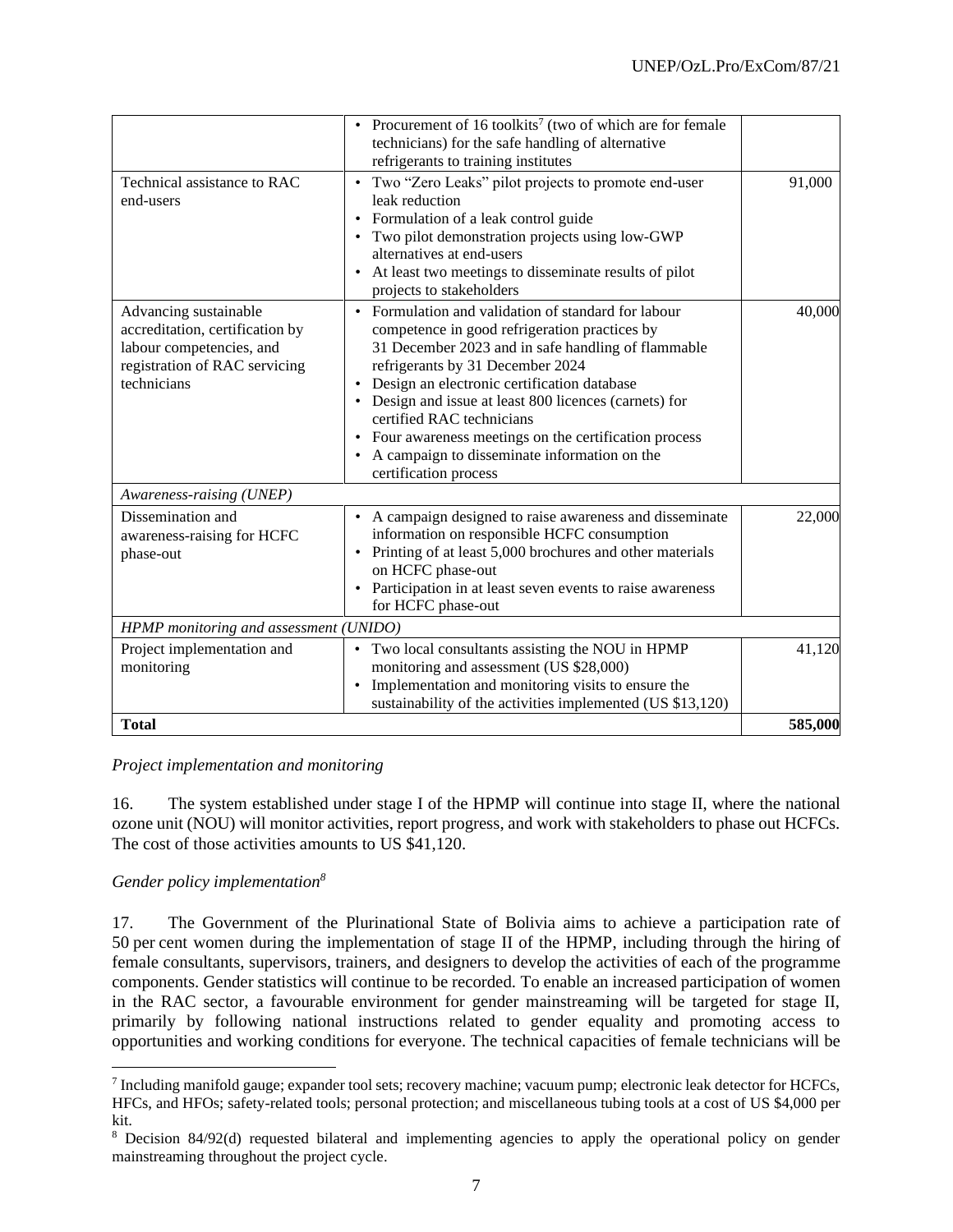strengthened through training courses and the provision of toolkits. Implementation of the gender policy will be measured through the applicable indicators in the Multilateral Fund policy on gender.<sup>9</sup>

## Total cost of stage II of the HPMP

18. The total cost of stage II of the HPMP for the Plurinational State of Bolivia has been estimated at US \$585,000 (plus agency support costs), as originally submitted for achieving 67.5 per cent reduction from its HCFC baseline consumption by 2025 and 100 per cent reduction by 2030. The proposed activities and cost breakdown are summarized in Table 3 above.

## Activities planned for the first tranche of stage II

19. The first funding tranche of stage II of the HPMP at the total amount of US \$161,780 will be implemented between June 2021 and December 2024 and will include the activities shown in Table 4.

| Project component                                                                                                                    | <b>Planned activities</b>                                                                                                                                            | $Cost$ (US $\})$ |  |  |  |  |
|--------------------------------------------------------------------------------------------------------------------------------------|----------------------------------------------------------------------------------------------------------------------------------------------------------------------|------------------|--|--|--|--|
|                                                                                                                                      | Strengthening the legal and institutional framework for trade control (UNEP) (US \$10,000)                                                                           |                  |  |  |  |  |
| Technical assistance to strengthen<br>capacity of customs and trade<br>controls of HCFCs and<br>HCFC-based equipment and<br>products | Conduct two updated training sessions on the<br>identification of ODS for customs officers, importers, and<br>other stakeholders (30 participants each)              | 4,000            |  |  |  |  |
| Technical assistance to strengthen<br>the regulatory framework for HCFC                                                              | Consultant to support the formulation to ban imports of<br>HCFC-based equipment and its enforcement                                                                  | 5,000            |  |  |  |  |
| phase-out                                                                                                                            | Consultation meetings for the development and<br>enforcement of the ban on HCFC-based equipment                                                                      | 1,000            |  |  |  |  |
| Strengthening the RAC servicing sector to eliminate HCFC consumption (UNIDO) (US \$129,500)                                          |                                                                                                                                                                      |                  |  |  |  |  |
| Development of the refrigerant<br><b>RRR</b> network                                                                                 | National consultant to assess RRR network needs and<br>develop a business plan                                                                                       | 2,500            |  |  |  |  |
|                                                                                                                                      | A study tour in the region with established RRR centres                                                                                                              | 4,000            |  |  |  |  |
| Technical assistance to strengthen<br>and upgrade the training                                                                       | One train-the-trainers course on good refrigeration<br>practices and alternative refrigerants (30 participants)                                                      | 5,000            |  |  |  |  |
| programme on good refrigeration<br>practices and alternative                                                                         | Consultant to support the formulation of a standard<br>training programme for educational institutions                                                               | 5,000            |  |  |  |  |
| refrigerants with non-ODS and<br>low-GWP                                                                                             | Six technical seminars in good refrigeration practices and<br>alternative refrigerants (30 participants each)                                                        | 15,000           |  |  |  |  |
|                                                                                                                                      | International consultant to support the establishment of a<br>specialized training centre for the safe handling of<br>flammable refrigerants                         | 2,000            |  |  |  |  |
|                                                                                                                                      | Procurement and distribution of 15 toolkits (one of which<br>is for a female technician) for the safe handling of<br>alternative refrigerants to training institutes | 58,000           |  |  |  |  |
| Technical assistance to RAC                                                                                                          | Implement at least one of the "Zero Leaks" pilot projects                                                                                                            | 12,000           |  |  |  |  |
| end-users                                                                                                                            | International consultant to support the "Zero Leaks"<br>project                                                                                                      | 7,000            |  |  |  |  |

**Table 4. Activities of the first tranche of stage II of the HPMP**

<sup>9</sup> Including number of women and men that received/accessed information; number and percentage of male and female participants; number and percentage of training initiatives that include targeted sessions on gender; number and percentage of training initiatives undertaken in collaboration with gender focal points/gender experts/gender departments; number and percentage of women presenting in trainings; data presented in training sessions that is disaggregated by sex; and training/information material that is gender-responsive.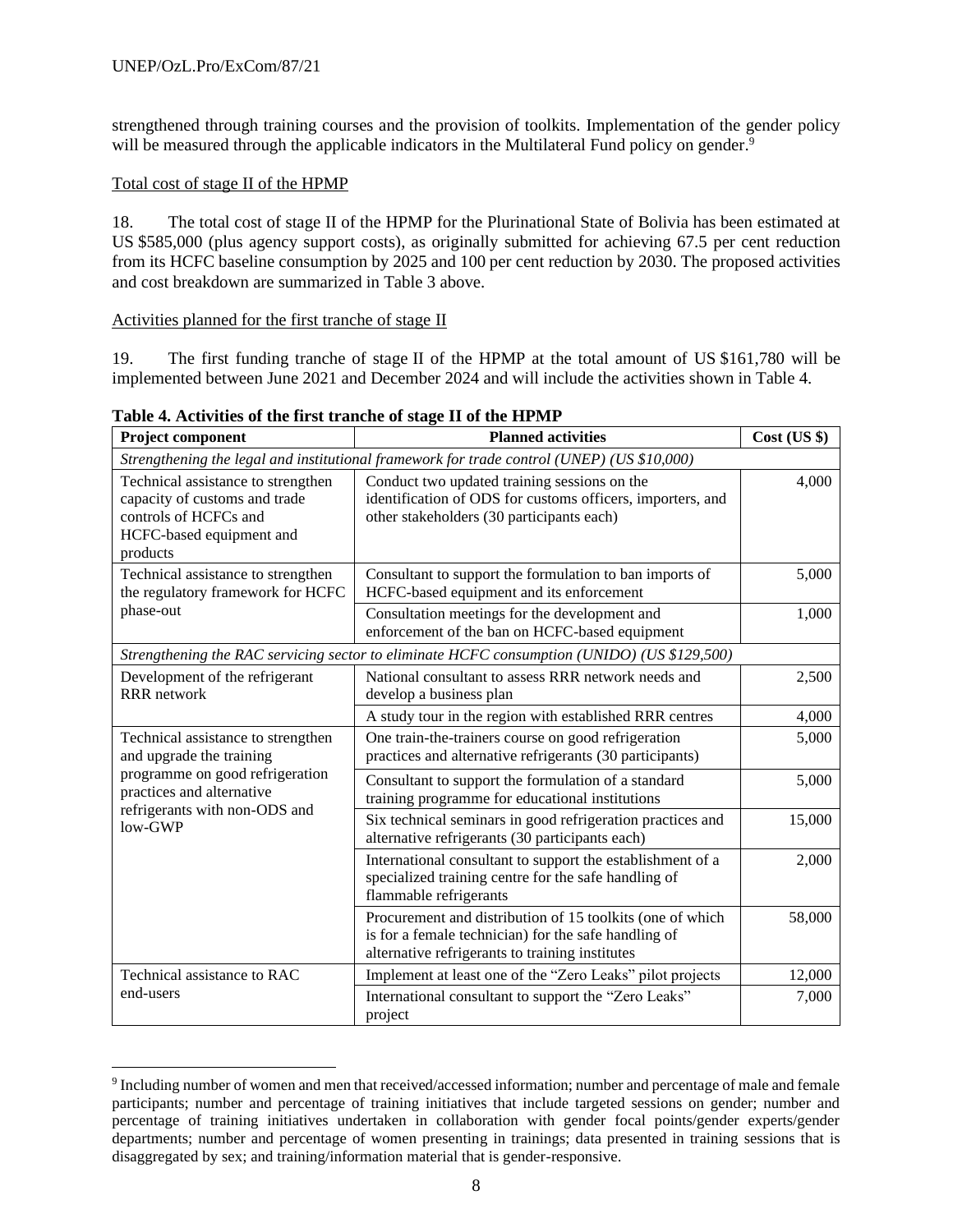| Advancing sustainable<br>accreditation, certification by<br>labour competencies, and | International consultant to support the formulation and<br>validation of standards for labour competence related to<br>good refrigeration practices         | 7,000   |  |
|--------------------------------------------------------------------------------------|-------------------------------------------------------------------------------------------------------------------------------------------------------------|---------|--|
| registration of RAC servicing<br>technicians                                         | Awareness campaign for the certification process among<br>RAC servicing technicians and end-users                                                           | 3,000   |  |
|                                                                                      | Develop an electronic database to manage the registration<br>of RAC servicing technicians, operators, and end-users                                         | 7,000   |  |
|                                                                                      | Design and issue at least 200 carnet licences to certified<br>RAC technicians                                                                               | 2,000   |  |
| Awareness-raising (UNEP) (US \$9,000)                                                |                                                                                                                                                             |         |  |
| Dissemination and<br>awareness-raising for HCFC<br>phase-out                         | Campaign to raise awareness and disseminate information<br>on responsible consumption among RAC service<br>technicians, end-users, and trainers             | 4,000   |  |
|                                                                                      | Print and distribute at least 1,000 brochures on the HCFC<br>phase-out                                                                                      | 3,000   |  |
|                                                                                      | Participation in at least two events such as seminars, trade<br>fairs, guilds events, conferences, and exhibitions to raise<br>awareness for HCFC phase-out | 2,000   |  |
| HPMP monitoring and assessment (UNIDO) (US \$13,280)                                 |                                                                                                                                                             |         |  |
| Project implementation and<br>monitoring                                             | Local consultants, monitoring visits, and reports (ongoing)                                                                                                 | 13,280  |  |
| <b>Total</b>                                                                         |                                                                                                                                                             | 161,780 |  |

# **SECRETARIAT'S COMMENTS AND RECOMMENDATION**

## **COMMENTS**

20. The Secretariat reviewed stage II of the HPMP in light of stage I, the policies and guidelines of the Multilateral Fund, including the criteria for funding HCFC phase-out in the consumption sector for stage II of HPMPs (decision 74/50), and the 2021-2023 business plan of the Multilateral Fund.

## Phase-out targets

21. The Secretariat noted that the country's 2019 consumption was already 67.5 per cent below its baseline for compliance. While noting its irregular consumption trends, the country proposed interim targets below the country's Montreal Protocol targets; in particular, the country proposed to reduce its consumption by 45.0 per cent in 2022, 67.5 per cent in 2025, 85.0 per cent in 2028, and 100 per cent in 2030.

## Regulatory framework to enable the HCFC phase-out

22. While noting with appreciation the commitment of the Government of the Plurinational State of Bolivia to phase-out HCFCs by 2030, with no servicing tail in 2030-2040, the Secretariat recalled the provisions of Article 5, paragraph 8 ter(e)(i)<sup>10</sup> of the Montreal Protocol and paragraph 13 of decision XIX/6 and, in order to be equitable across Article 5 countries, recommended noting the commitment of the Government to completely phase out HCFCs by 1 January 2030, and that HCFCs would not be imported after that date, except for the allowance for a servicing tail between 2030-2040 where required, and consistent with the provisions of the Montreal Protocol.

 $10$  Other applications where HCFCs can be used include the servicing of fire suppression and fire protection equipment existing on 1 January 2030; solvent applications in rocket engine manufacturing; and topical medical aerosol applications for the specialized treatment of burns.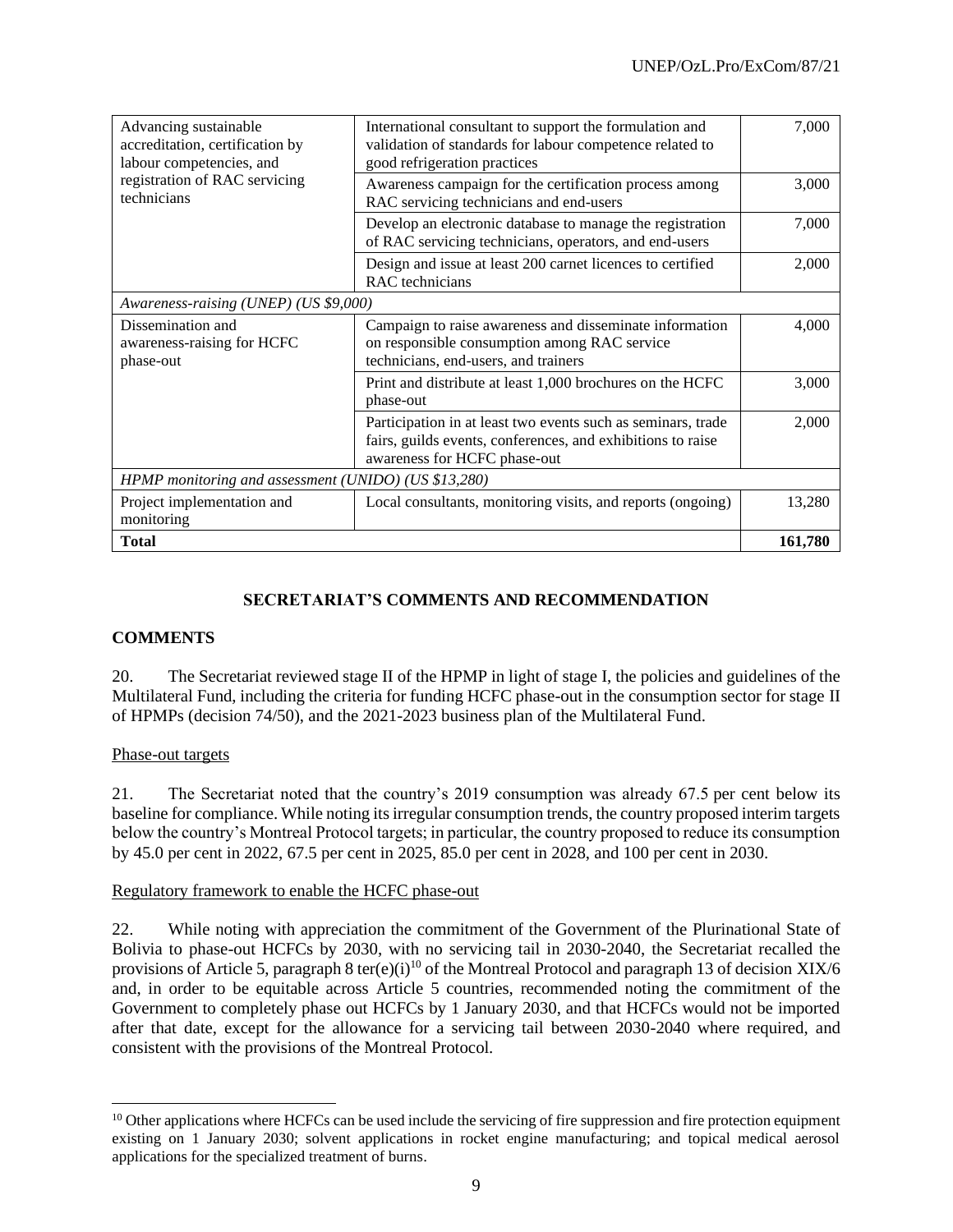23. The Secretariat and UNIDO had detailed discussions on regulations to support the total phase-out of HCFCs, which resulted in the following commitments by the Government:

- (a) To ban the import of HCFC-based RAC equipment by 1 January 2023;
- (b) To implement a technician certification scheme by 1 January 2025, including designing a licence (carnet) that allows the identification of certified RAC technicians, and to design and implement an electronic database to manage the registration of RAC servicing technicians, operators, and end-users;
- (c) To complete by 1 January 2026 the:
	- (i) Implementation of an electronic licensing system for importers;
	- (ii) Implementation of a prohibition on venting of HCFCs during installation, servicing, and decommissioning of RAC equipment, and a prohibition on disposable cylinders;
	- (iii) Implementation of a regulation requiring recovery of HCFCs during the servicing of RAC equipment, and regulation requiring leak checking for larger equipment (greater than 3 kg of refrigerant);
	- (iv) Establishment of a code of practice for RAC technicians; and
- (d) To ban the import of HCFCs by 1 January 2030.

## *Legal framework*

24. The Government of the Plurinational State of Bolivia has already issued HCFC import quotas for 2021 at 3.97 ODP tonnes, in accordance with the Montreal Protocol control targets

#### Technical and cost-related issues

## *Consumption of HCFC-141b and HCFC-141b contained in imported pre-blended polyols*

25. The Secretariat noted that the HPMP did not include activities targeting consumption of HCFC-141b and HCFC-141b contained in imported pre-blended polyols. Regarding the former, consumption of HCFC-141b is intermittent and has decreased substantially from 2011. To phase out that use, it was agreed that technical assistance will be included as part of the seminars in good refrigeration practices and alternatives to be undertaken under the first tranche, including identifying best practices and low-GWP alternatives for this use, thereby allowing the Government to implement a ban on the import and use of HCFC-141b by 1 January 2024.

26. Regarding the latter, although the country did not request funding to phase out its consumption of HCFC-141b contained in imported pre-blended polyols, the Secretariat noted that it would be eligible for up to US \$2,229 to do so, based on the average consumption of the three years preceding project preparation, and when converting to low-GWP alternatives. On that basis, UNIDO and the Secretariat had detailed discussions on technical assistance activities that would be undertaken as part of the first tranche to phase out that consumption so that the Government could implement a ban on the import of HCFC-141b contained in imported pre-blended polyols by 1 January 2024: a workshop and awareness campaign on low-GWP alternatives targeting the single PU foam manufacturer consuming HCFC-141b contained in imported pre-blended polyols, and two workshops for 60 customs officers on control and detection of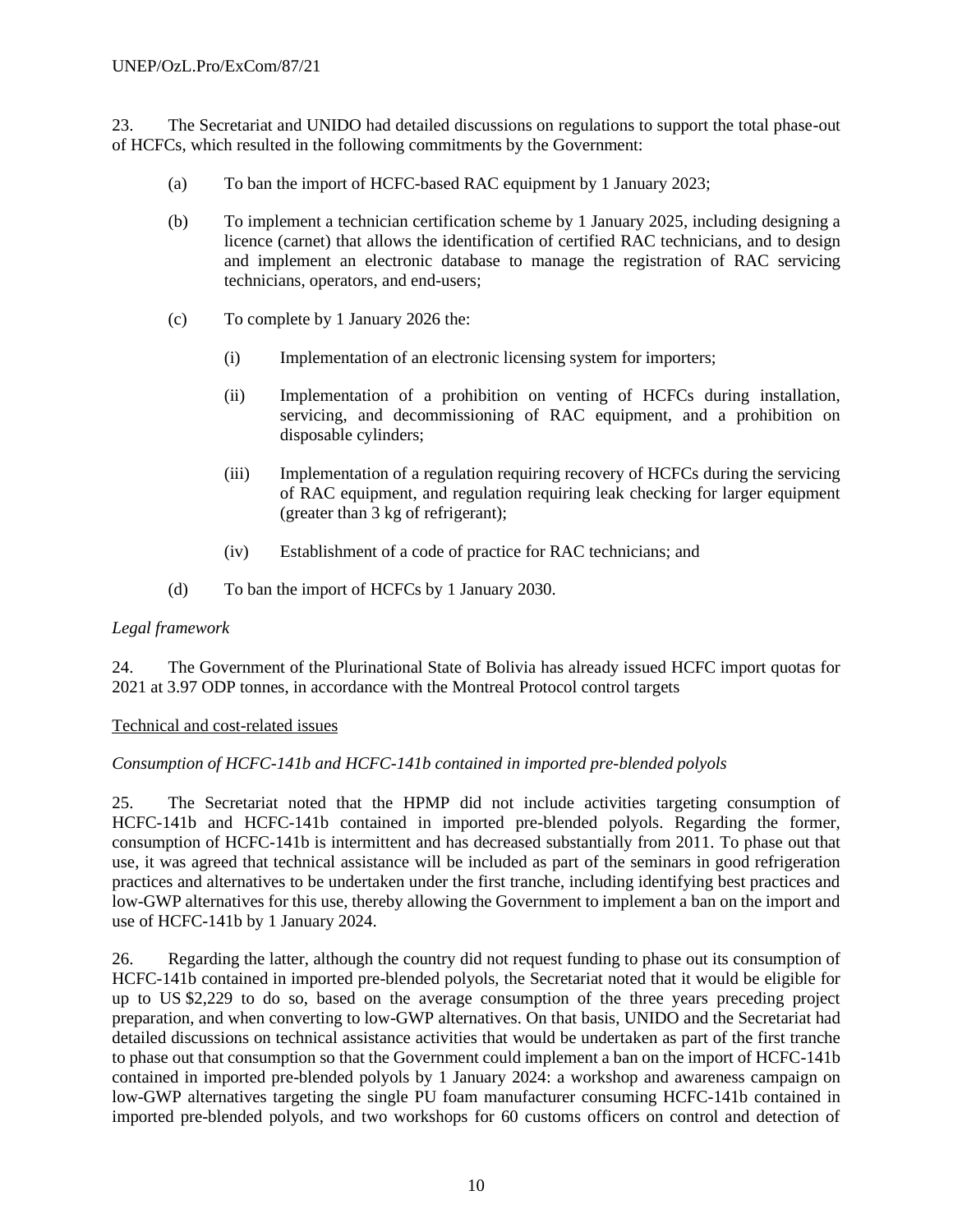controlled substances contained in imported pre-blended polyols. Those activities, combined with the implementation of the ban, would help ensure that the conversion to low-GWP alternatives was sustainable.

#### *Pilot demonstration projects directed to end-users*

27. Two pilot projects to phase out the HCFC consumption and improve the performance of refrigeration systems at two end-users in the commercial and industrial refrigeration sector would be undertaken under the third tranche, after the ban on the import of HCFC-based equipment had been implemented. As the project relates to conversions to low-GWP alternatives at end-users, information on the enabling conditions (including market and regulatory framework) to ensure a sustained replacement of HCFC technology by low-GWP technology would need to be described, in line with decision 84/84. In response, UNIDO explained that the main barriers for the adoption of low-GWP alternative technologies were: the higher costs involved, lack of confidence in the new technology, lack of local expertise, unavailability of equipment and servicing tools in the local market and a ban on the import of R-290. To address those barriers, stage II includes provision of training and tools to technicians to handle flammable refrigerants; establishing norms, standards and codes of good practices for safe servicing practices using alternative refrigerants, including the establishment of a specialized training centre for the safe handling of flammable refrigerants; and conducting awareness campaigns on the benefits of introducing low-GWP alternatives for refrigerant and equipment importers, end-users and contractors. A study, not financed under the HPMP, was underway to assess whether R-290 could be locally produced given that the country produces high quality propane; at present, that propane is exclusively used by the local hydrocarbon production company, Yacimientos Petrolifos Fiscales Bolivianos.

28. Funding from the HPMP would provide technical assistance and some of the components necessary for the conversion (e.g., compressors and parts of refrigeration systems) based on the low-GWP alternative selected and characteristics of each end-user; counterpart funding will be provided to cover most of the cost of the conversions (e.g., electrical design and installation, and labour). UNIDO was advised that by the time of submission of the third tranche, detailed information would need to be provided on the planned pilot projects and their compliance with the requirements of decision 84/84 in order to be considered for funding.

#### *Activities in the servicing sector*

29. Noting that counterfeit refrigerants were a major concern in the country but that current regulations did not specify penalties for infractions, the Secretariat inquired whether assistance could be included under the HPMP to develop and enforce penalties. UNIDO clarified that to date the agencies had focused on awareness and training importers and customs, and it was agreed that maintaining that focus under stage II was meaningful.

30. Regarding the sustainability of the planned reclamation scheme in light of the lower price of HCFC-22 relative to other refrigerants, UNIDO highlighted that the reclamation model was a service-based model where end-users and technicians will be offered the service to reclaim their own refrigerant for a price lower than that of virgin refrigerant, and emphasized the importance of the prohibition on venting of HCFCs during installation, servicing and decommissioning of RAC equipment, and the regulations requiring recovery of HCFCs during the servicing of RAC equipment, and requiring leak checking for larger equipment.

## *Tranche distribution*

31. The tranche distribution, as submitted, included 20 per cent of the HPMP funding in the final tranche, in line with the proposed activities for that tranche. Given the 31 December 2031 date of completion of the HPMP and limited time available to implement those activities, and the need to ensure implementation of activities in time to ensure the total phase-out of HCFC by 2030, the Secretariat suggested advancing the implementation of the following activities, and associated funding: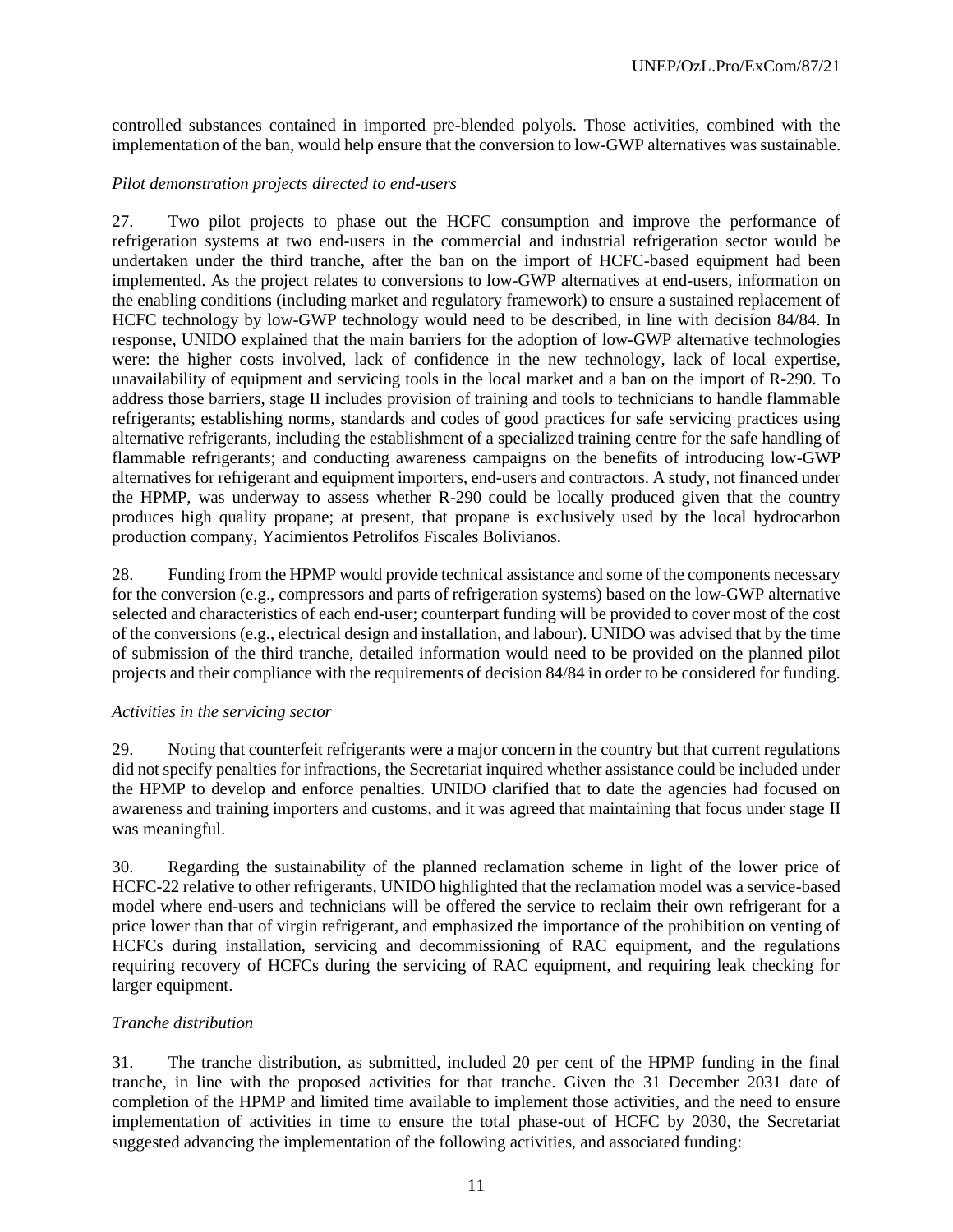- (a) Implementation of the second "Zero Leaks" pilot project and the second pilot demonstration project for an end-user from the fourth to the third tranche;
- (b) Establishment of a specialized training centre for the proper handling and operation of flammable refrigerants from the fourth to the third tranche;
- (c) Shifting the funding for a consultant to support the formulation of policy measures to prohibit imports of HCFC-based equipment from the second and third tranches to the first and second tranches, given the need to prioritize the implementation of the ban; and
- (d) Advancing three of the planned workshops for technicians on good refrigeration practices and alternative refrigerants from the fourth tranche to the second and third tranche.

32. Based on the above, and after shifting funding for local consultants under the HPMP monitoring and assessment from the first to the second tranche to ensure implementation across the tranches, the tranche distribution reflected in Table 5 was agreed.

**Table 5. Original and revised tranche distribution**

|                           | <b>First tranche</b> | Second tranche   Third tranche   Fourth tranche |               |                | <b>Total</b> |
|---------------------------|----------------------|-------------------------------------------------|---------------|----------------|--------------|
| As submitted (percentage) | 161.780(28%)         | 198,160 (34%)                                   | 106.530(18%)  | 118.530 (20%)  | 585,000      |
| Revised (percentage)      | 165,009 (28%)        | 205,160 (35%)                                   | 156,530 (27%) | $60,530(10\%)$ | 587.229      |

## *Plan of action for the first tranche and implementation amid COVID-19*

33. The Secretariat noted the efforts made by the Government, UNIDO, UNEP, and other stakeholders to ensure the continued implementation of activities under stage I, and that a limited number of activities are proposed to be conducted in 2021 under the first tranche, with implementation gradually increasing in subsequent years, allowing for the new NOO to be settled and leaving room for uncertainties in the evolution of the COVID-19 pandemic. Under stage I, UNIDO had implemented several activities despite the constraints of the COVID-19 pandemic (e.g., e-learning training and webinars for trainers and other stakeholders), and plans to continue using such approach, where appropriate, even if restrictions associated with COVID-19 are lifted.

## Total project cost

34. The total cost for stage II of the HPMP amounts to US \$587,229, US \$585,000 based on decision 74/50(c)(xii), and US \$2,229 for technical assistance activities for the phase-out of HCFC-141b contained in imported pre-blended polyols. The funding for the first tranche was adjusted in line with the changes described in paragraphs 26, 31, and 32 above.

## Impact on the climate

35. The proposed activities in the servicing sector, which include better containment of refrigerants through training and the provision of equipment, will reduce the amount of HCFCs used for RAC servicing. Each kilogram of HCFC-22 not emitted due to better refrigeration practices results in savings of approximately  $1.8 \text{ CO}_2$ -equivalent tonnes. Although a calculation of the impact on the climate was not included in the HPMP, the activities planned by the Plurinational State of Bolivia, including its efforts to promote low-GWP alternatives, as well as refrigerant recovery, reuse, and reclamation, indicate that the implementation of the HPMP will reduce the emission of refrigerants into the atmosphere, resulting in climate benefits. The conversion of the remaining PU foam manufacturing enterprise would avoid the emission into the atmosphere of some  $145 \text{ CO}_2$ -equivalent tonnes per year.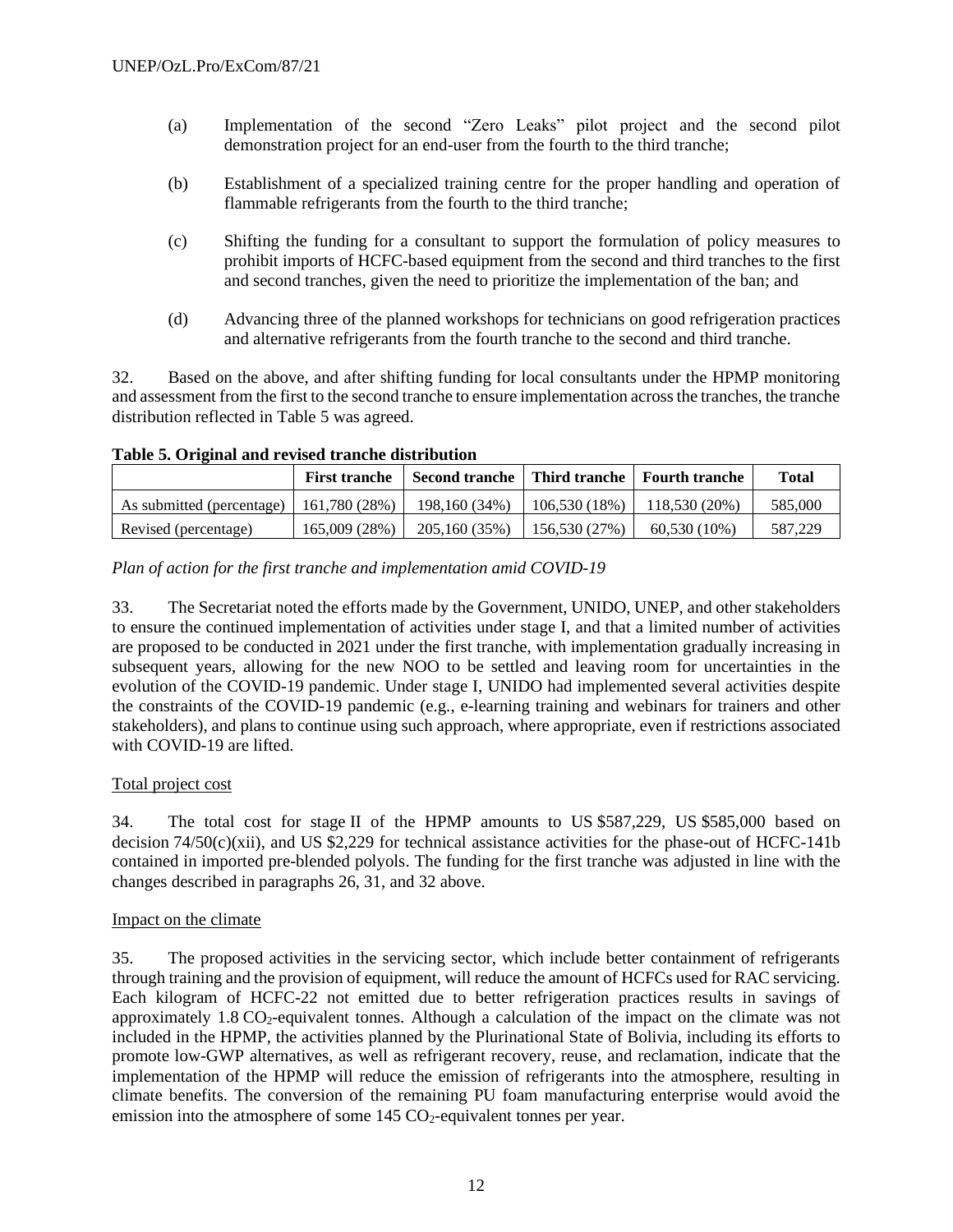# **Co-financing**

36. The Government will provide in-kind contributions estimated at US \$250,000 in the form of office space, support facilities, and support to the NOU. Additional co-financing, while not quantified, is expected from the vocational training institutes, that will support the training of technicians by providing training facilities, and may also provide their instructors and tools; the certifying entity, the Bolivian Accreditation Agency, that will cover the salaries of the evaluators for the certification scheme; and the RRR centres, that will cover their operation and administrative costs.

# **2021-2023 draft business plan of the Multilateral Fund**

37. UNIDO and UNEP are requesting US \$590,116, plus agency support costs, for the implementation of stage II of the HPMP for the Plurinational State of Bolivia. The total requested value of US \$181,089, including agency support costs for the period of 2021-2023, is US \$118,847 below the amount in the business plan.

# **Draft Agreement**

38. A draft Agreement between the Government of the Plurinational State of Bolivia and the Executive Committee for the phase-out of HCFCs in stage II of the HPMP is contained in Annex I to the present document.

# **RECOMMENDATION**

- 39. The Executive Committee may wish to consider:
	- (a) Approving, in principle, stage II of the HCFC phase-out management plan (HPMP) for the Plurinational State of Bolivia for the period from 2021 to 2030 for the complete phase-out of HCFC consumption, in the amount of US \$633,165, consisting of US \$506,729, plus agency support costs of US \$35,471 for UNIDO, and US \$80,500, plus agency support costs of US \$10,465 for UNEP, on the understanding that no more funding would be provided from the Multilateral Fund for the phase-out of HCFCs;
	- (b) Noting the commitment of the Government of the Plurinational State of Bolivia:
		- (i) To ban the import of HCFC-based refrigeration and air-conditioning (RAC) equipment by 1 January 2023;
		- (ii) To ban the import of HCFC-141b and HCFC-141b contained in imported pre-blended polyols by 1 January 2024;
		- (iii) To implement the RAC technician certification scheme by 1 January 2025;
		- (iv) To, by 1 January 2026:
			- a. Implement an electronic licensing system;
			- b. Implement a prohibition on venting of HCFCs during installation, servicing and decommissioning of RAC equipment, and a prohibition on disposable cylinders;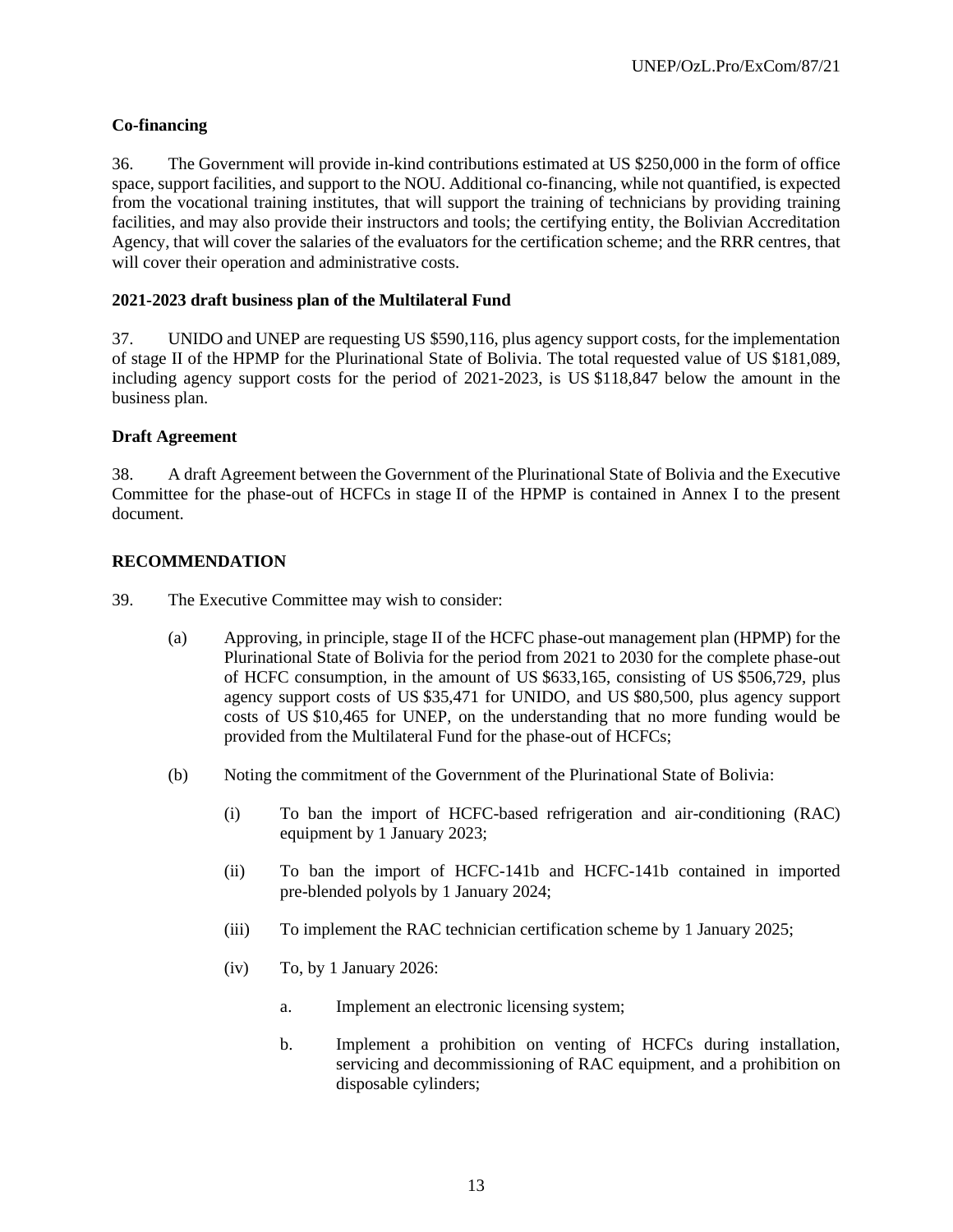- c. Finalize and implement a regulation requiring recovery of HCFCs during the servicing of RAC equipment, and regulation requiring leak checking for larger equipment (greater than 3 kg of refrigerant);
- d. Establish a code of practice for RAC technicians;
- (v) To reduce HCFC consumption by 45 per cent of the country's baseline by 1 January 2022, 67.5 per cent by 1 January 2025, 85 per cent by 1 January 2028, and phase out HCFCs completely by 1 January 2030, and to ban the import of HCFCs by 1 January 2030, and that HCFCs would not be imported after that date, except for those allowed for a servicing tail between 2030 and 2040, where required, consistent with the provisions of the Montreal Protocol;
- (c) Deducting 4.57 ODP tonnes of HCFCs from the remaining HCFC consumption eligible for funding;
- (d) Approving the draft Agreement between the Government of the Plurinational State of Bolivia and the Executive Committee for the reduction in consumption of HCFCs, in accordance with stage II of the HPMP, contained in Annex I to the present document;
- (e) That, to allow for consideration of the final tranche of its HPMP, the Government of the Plurinational State of Bolivia should submit:
	- (i) A detailed description of the regulatory and policy framework in place to implement measures to ensure that HCFC consumption was in compliance with paragraph 8 ter(e)(i) of Article 5 of the Montreal Protocol for the period 2030-2040;
	- (ii) The expected annual HCFC consumption in the Plurinational State of Bolivia for the period 2030-2040; and
- (f) Approving the first tranche of stage II of the HPMP for the Plurinational State of Bolivia, and the corresponding tranche implementation plans, in the amount of US \$178,000, consisting of US \$141,009, plus agency support costs of US \$9,871 for UNIDO, and US \$24,000, plus agency support costs of US \$3,120 for UNEP.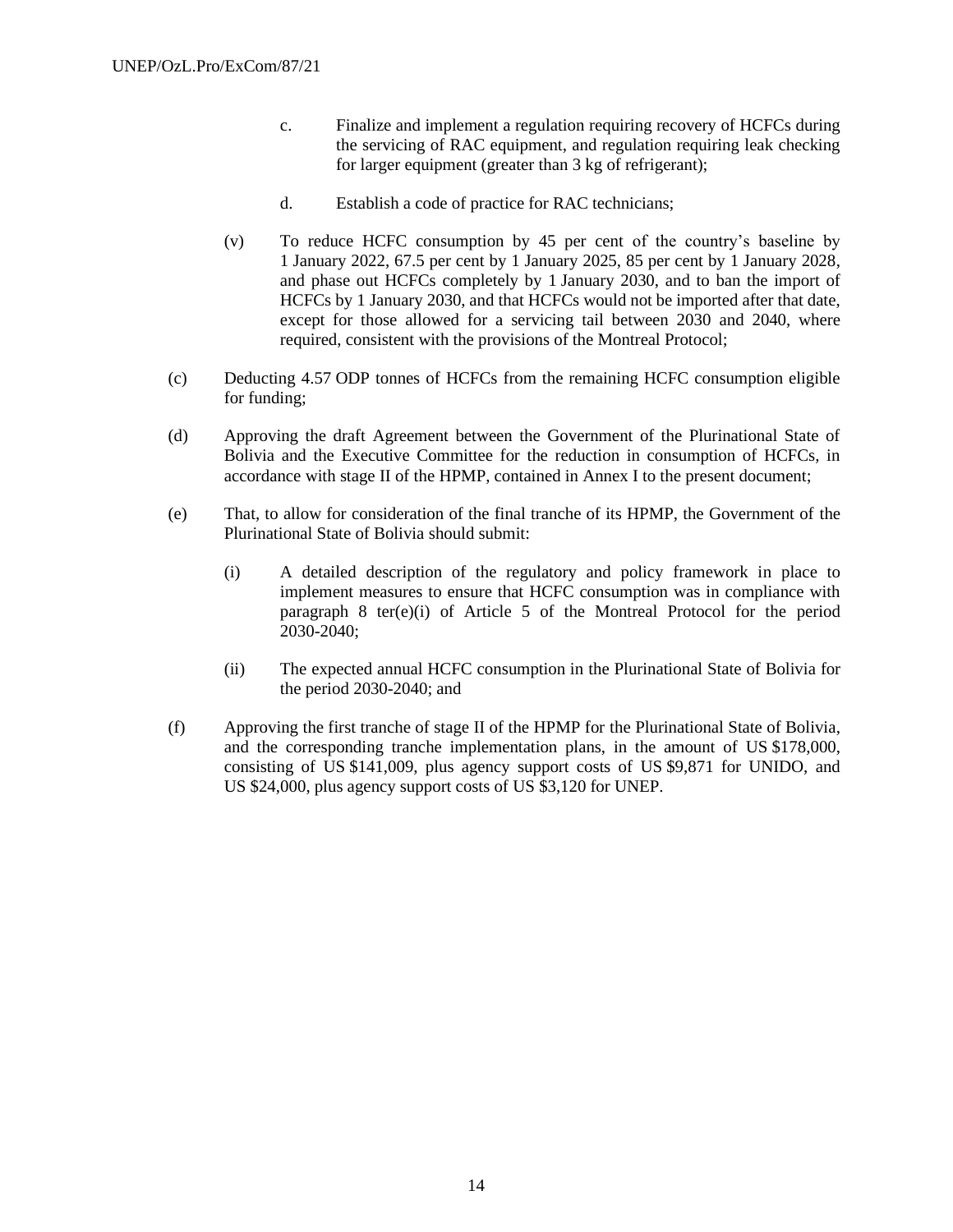#### **Annex I**

## **DRAFT AGREEMENT BETWEEN THE GOVERNMENT OF THE PLURINATIONAL STATE OF BOLIVIA AND THE EXECUTIVE COMMITTEE OF THE MULTILATERAL FUND FOR THE REDUCTION IN CONSUMPTION OF HYDROCHLOROFLUOROCARBONS IN ACCORDANCE WITH STAGE II OF THE HCFC PHASE-OUT MANAGEMENT PLAN**

#### **Purpose**

1. This Agreement represents the understanding of the Government of the Plurinational State of Bolivia (the "Country") and the Executive Committee with respect to the reduction of controlled use of the ozone-depleting substances (ODS) set out in Appendix 1-A ("The Substances") to a sustained level of zero ODP tonnes by 1 January 2030 in compliance with Montreal Protocol schedule.

2. The Country agrees to meet the annual consumption limits of the Substances as set out in row 1.2 of Appendix 2-A ("The Targets, and Funding") in this Agreement as well as in the Montreal Protocol reduction schedule for all Substances mentioned in Appendix 1-A. The Country accepts that, by its acceptance of this Agreement and performance by the Executive Committee of its funding obligations described in paragraph 3, it is precluded from applying for or receiving further funding from the Multilateral Fund in respect to any consumption of the Substances that exceeds the level defined in row 1.2 of Appendix 2-A as the final reduction step under this Agreement for all of the Substances specified in Appendix 1-A, and in respect to any consumption of each of the Substances that exceeds the level defined in rows 4.1.3, 4.2.3, 4.3.3, 4.4.3 and 4.5.3 (remaining consumption eligible for funding).

3. Subject to compliance by the Country with its obligations set out in this Agreement, the Executive Committee agrees, in principle, to provide the funding set out in row 3.1 of Appendix 2-A to the Country. The Executive Committee will, in principle, provide this funding at the Executive Committee meetings specified in Appendix 3-A ("Funding Approval Schedule").

4. The Country agrees to implement this Agreement in accordance with the stage II of the HCFC phase-out management plan (HPMP) approved ("the Plan"). In accordance with sub-paragraph 5(b) of this Agreement, the Country will accept independent verification of the achievement of the annual consumption limits of the Substances as set out in row 1.2 of Appendix 2-A of this Agreement. The aforementioned verification will be commissioned by the relevant bilateral or implementing agency.

#### **Conditions for funding release**

5. The Executive Committee will only provide the Funding in accordance with the Funding Approval Schedule when the Country satisfies the following conditions at least eight weeks in advance of the applicable Executive Committee meeting set out in the Funding Approval Schedule:

- (a) That the Country has met the Targets set out in row 1.2 of Appendix 2-A for all relevant years. Relevant years are all years since the year in which this Agreement was approved. Years for which there are no due country programme implementation reports at the date of the Executive Committee meeting at which the funding request is being presented are exempted;
- (b) That the meeting of these Targets has been independently verified for all relevant years, unless the Executive Committee decided that such verification would not be required;
- (c) That the Country had submitted a Tranche Implementation Report in the form of Appendix 4-A ("Format of Tranche Implementation Reports and Plans") covering each previous calendar year; that it had achieved a significant level of implementation of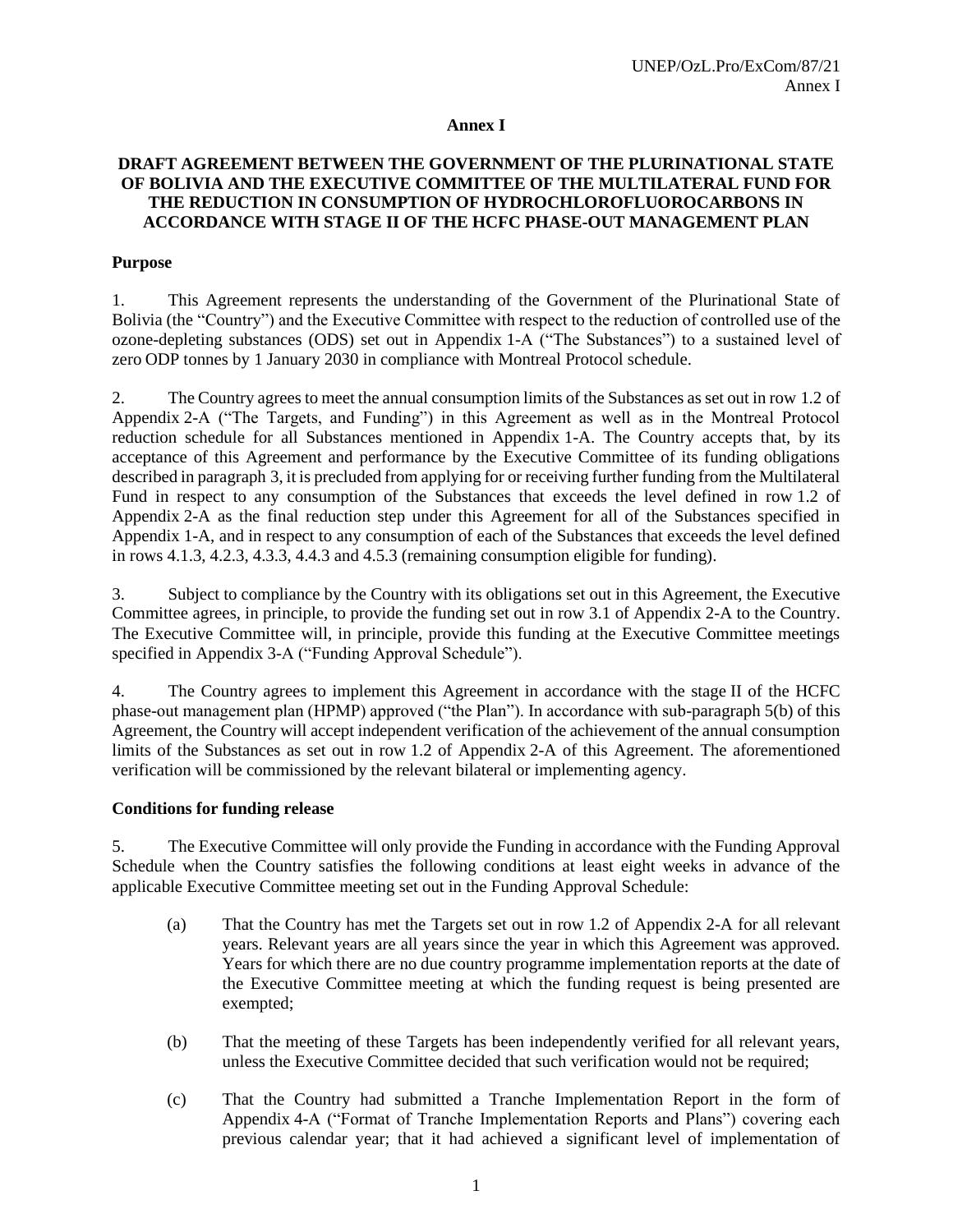activities initiated with previously approved tranches; and that the rate of disbursement of funding available from the previously approved tranche was more than 20 per cent; and

(d) That the Country has submitted a Tranche Implementation Plan in the form of Appendix 4-A covering each calendar year until and including the year for which the funding schedule foresees the submission of the next tranche or, in case of the final tranche, until completion of all activities foreseen.

#### **Monitoring**

6. The Country will ensure that it conducts accurate monitoring of its activities under this Agreement. The institutions set out in Appendix 5-A ("Monitoring Institutions and Roles") will monitor and report on implementation of the activities in the previous Tranche Implementation Plans in accordance with their roles and responsibilities set out in the same appendix.

#### **Flexibility in the reallocation of funds**

7. The Executive Committee agrees that the Country may have the flexibility to reallocate part or all of the approved funds, according to the evolving circumstances to achieve the smoothest reduction of consumption and phase-out of the Substances specified in Appendix 1-A:

- (a) Reallocations categorized as major changes must be documented in advance either in a Tranche Implementation Plan as foreseen in sub-paragraph 5(d) above, or as a revision to an existing Tranche Implementation Plan to be submitted eight weeks prior to any meeting of the Executive Committee, for its approval. Major changes would relate to:
	- (i) Issues potentially concerning the rules and policies of the Multilateral Fund;
	- (ii) Changes which would modify any clause of this Agreement;
	- (iii) Changes in the annual levels of funding allocated to individual bilateral or implementing agencies for the different tranches;
	- (iv) Provision of funding for activities not included in the current endorsed Tranche Implementation Plan, or removal of an activity in the Tranche Implementation Plan, with a cost greater than 30 per cent of the total cost of the last approved tranche; and
	- (v) Changes in alternative technologies, on the understanding that any submission for such a request would identify the associated incremental costs, the potential impact to the climate, and any differences in ODP tonnes to be phased out if applicable, as well as confirm that the Country agrees that potential savings related to the change of technology would decrease the overall funding level under this Agreement accordingly;
- (b) Reallocations not categorized as major changes may be incorporated in the approved Tranche Implementation Plan, under implementation at the time, and reported to the Executive Committee in the subsequent Tranche Implementation Report; and
- (c) Any remaining funds held by the bilateral or implementing agencies or the Country under the Plan will be returned to the Multilateral Fund upon completion of the last tranche foreseen under this Agreement.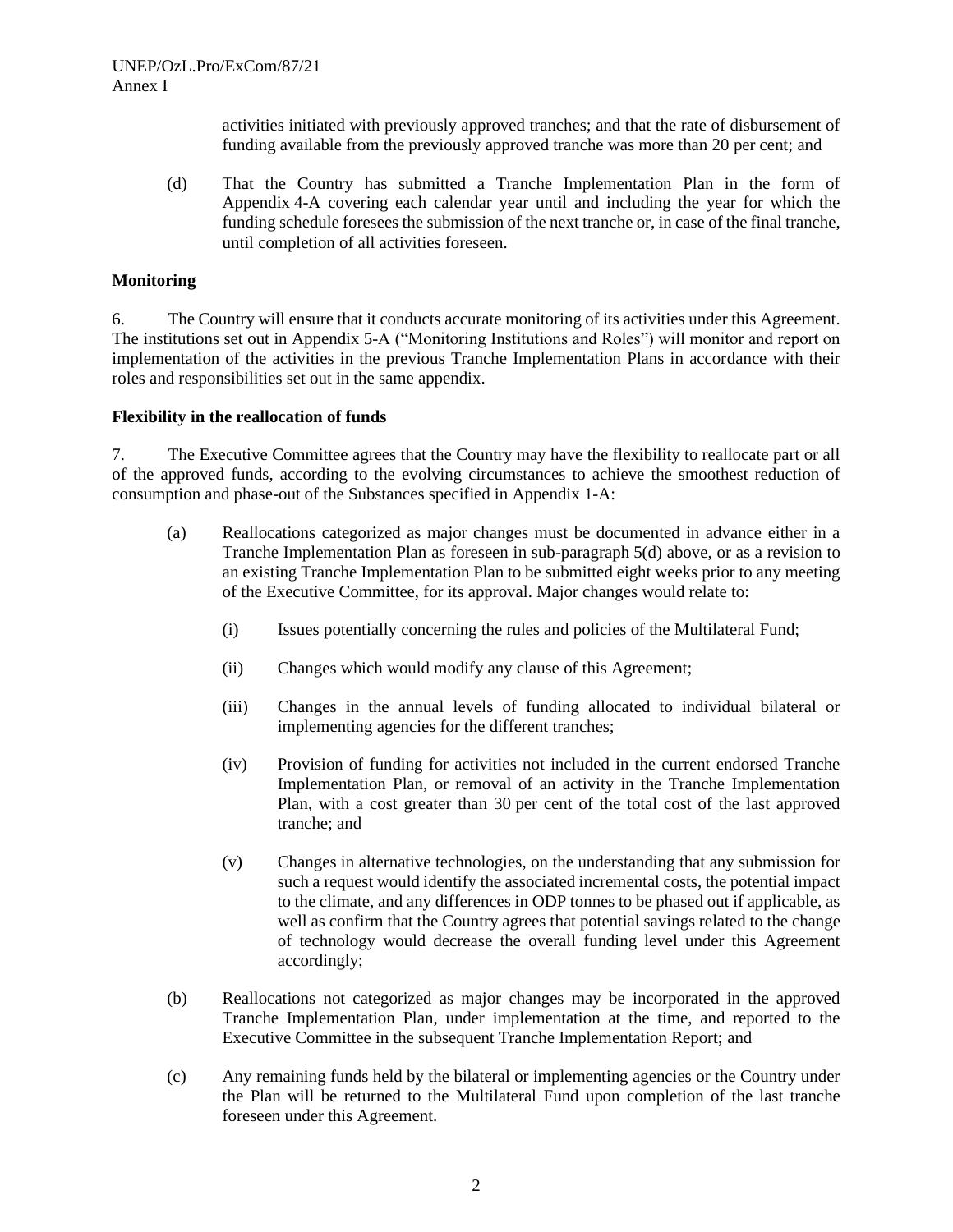## **Considerations for the refrigeration servicing sector**

8. Specific attention will be paid to the execution of the activities in the refrigeration servicing sector included in the Plan, in particular:

- (a) The Country would use the flexibility available under this Agreement to address specific needs that might arise during project implementation; and
- (b) The Country and relevant bilateral and/or implementing agencies would take into consideration relevant decisions on the refrigeration servicing sector during the implementation of the Plan.

## **Bilateral and implementing agencies**

9. The Country agrees to assume overall responsibility for the management and implementation of this Agreement and of all activities undertaken by it or on its behalf to fulfil the obligations under this Agreement. UNIDO has agreed to be the lead implementing agency (the "Lead IA") and UNEP has agreed to be the cooperating implementing agency (the "Cooperating IA") under the lead of the Lead IA in respect of the Country's activities under this Agreement. The Country agrees to evaluations, which might be carried out under the monitoring and evaluation work programmes of the Multilateral Fund or under the evaluation programme of the Lead IA and Cooperating IA taking part in this Agreement.

10. The Lead IA will be responsible for ensuring co-ordinated planning, implementation and reporting of all activities under this Agreement, including but not limited to independent verification as per sub-paragraph 5(b). The Cooperating IA will support the Lead IA by implementing the Plan under the overall co-ordination of the Lead IA. The roles of the Lead IA and Cooperating IA are contained in Appendix 6-A and Appendix 6-B, respectively. The Executive Committee agrees, in principle, to provide the Lead IA and the Cooperating IA with the fees set out in rows 2.2 and 2.4 of Appendix 2-A.

## **Non-compliance with the Agreement**

11. Should the Country, for any reason, not meet the Targets for the elimination of the Substances set out in row 1.2 of Appendix 2-A or otherwise does not comply with this Agreement, then the Country agrees that it will not be entitled to the Funding in accordance with the Funding Approval Schedule. At the discretion of the Executive Committee, funding will be reinstated according to a revised Funding Approval Schedule determined by the Executive Committee after the Country has demonstrated that it has satisfied all of its obligations that were due to be met prior to receipt of the next tranche of funding under the Funding Approval Schedule. The Country acknowledges that the Executive Committee may reduce the amount of the Funding by the amount set out in Appendix 7-A ("Reductions in Funding for Failure to Comply") in respect of each ODP kg of reductions in consumption not achieved in any one year. The Executive Committee will discuss each specific case in which the Country did not comply with this Agreement, and take related decisions. Once decisions are taken, the specific case of non-compliance with this Agreement will not be an impediment for the provision of funding for future tranches as per paragraph 5 above.

12. The Funding of this Agreement will not be modified on the basis of any future Executive Committee decisions that may affect the funding of any other consumption sector projects or any other related activities in the Country.

13. The Country will comply with any reasonable request of the Executive Committee, the Lead IA and the Cooperating IA to facilitate implementation of this Agreement. In particular, it will provide the Lead IA and the Cooperating IA with access to the information necessary to verify compliance with this Agreement.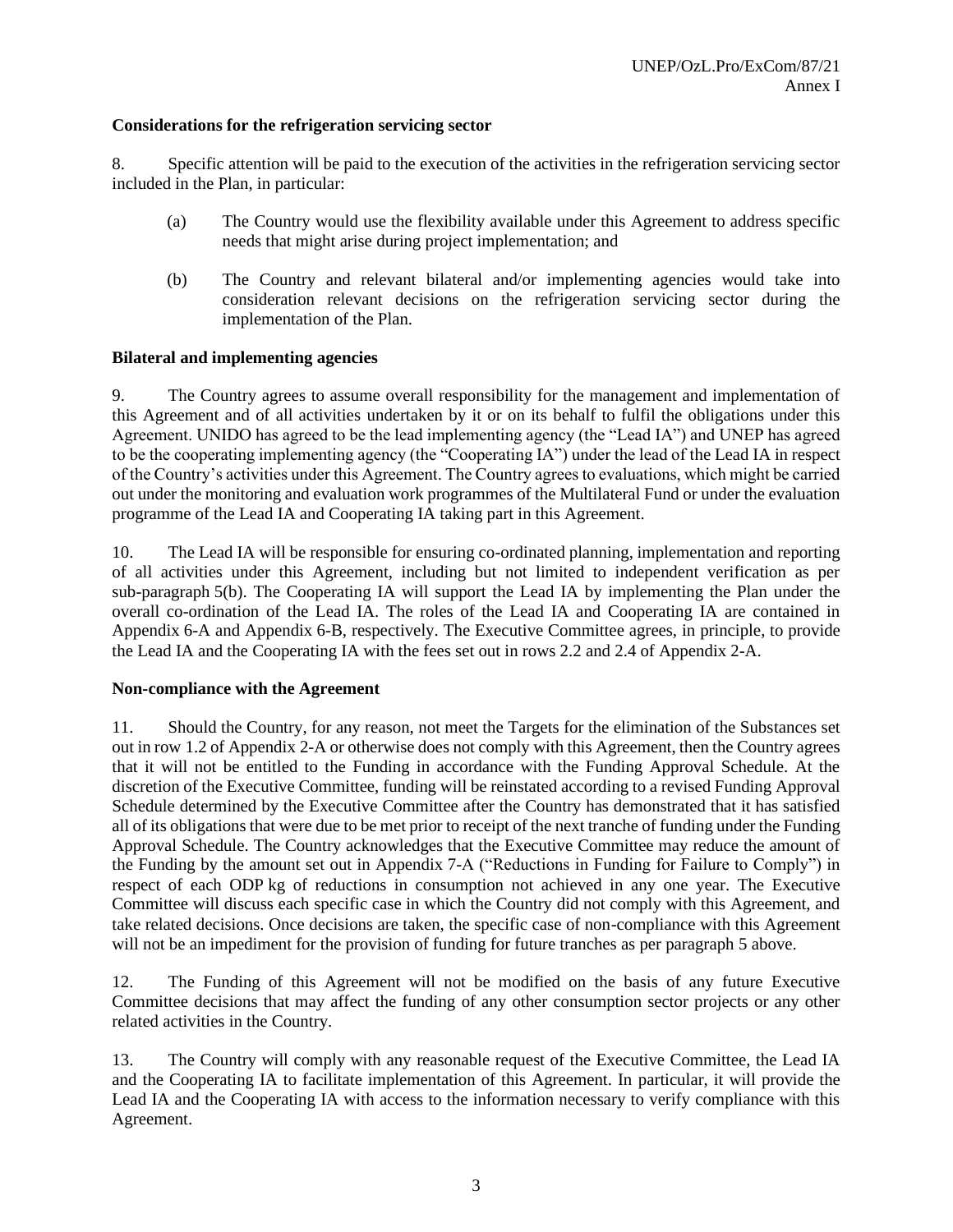## **Date of completion**

14. The completion of the Plan and the associated Agreement will take place at the end of the year following the last year for which a maximum allowable total consumption level has been specified in Appendix 2-A. Should at that time there still be activities that are outstanding, and which were foreseen in the last Tranche Implementation Plan and its subsequent revisions as per sub-paragraph 5(d) and paragraph 7, the completion of the Plan will be delayed until the end of the year following the implementation of the remaining activities. The reporting requirements as per sub-paragraphs 1(a), 1(b), 1(d), and 1(e) of Appendix 4-A will continue until the time of the completion of the Plan unless otherwise specified by the Executive Committee.

## **Validity**

15. All of the conditions set out in this Agreement are undertaken solely within the context of the Montreal Protocol and as specified in this Agreement. All terms used in this Agreement have the meaning ascribed to them in the Montreal Protocol unless otherwise defined herein.

16. This Agreement may be modified or terminated only by mutual written agreement of the Country and the Executive Committee of the Multilateral Fund.

## **APPENDICES**

## **APPENDIX 1-A: THE SUBSTANCES**

| <b>Substance</b>                            | Annex                       | Group | <b>Starting point for aggregate</b><br>reductions in consumption (ODP<br>tonnes) |
|---------------------------------------------|-----------------------------|-------|----------------------------------------------------------------------------------|
| HCFC-22                                     | $\subset$                   |       | 4.89                                                                             |
| HCFC-124*                                   | $\mathcal{C}_{\mathcal{C}}$ |       | 0.07                                                                             |
| HCFC-141b                                   | C                           |       | 0.97                                                                             |
| HCFC-142b                                   | $\mathcal{C}$               |       | 0.17                                                                             |
| Sub-total                                   |                             |       | 6.10                                                                             |
| HCFC-141b contained in imported pre-blended | C                           |       | 0.60                                                                             |
| polyols                                     |                             |       |                                                                                  |
| Total                                       |                             |       | 6.70                                                                             |

\* Including negligible amounts of HCFC-123 (0.004 ODP tonnes).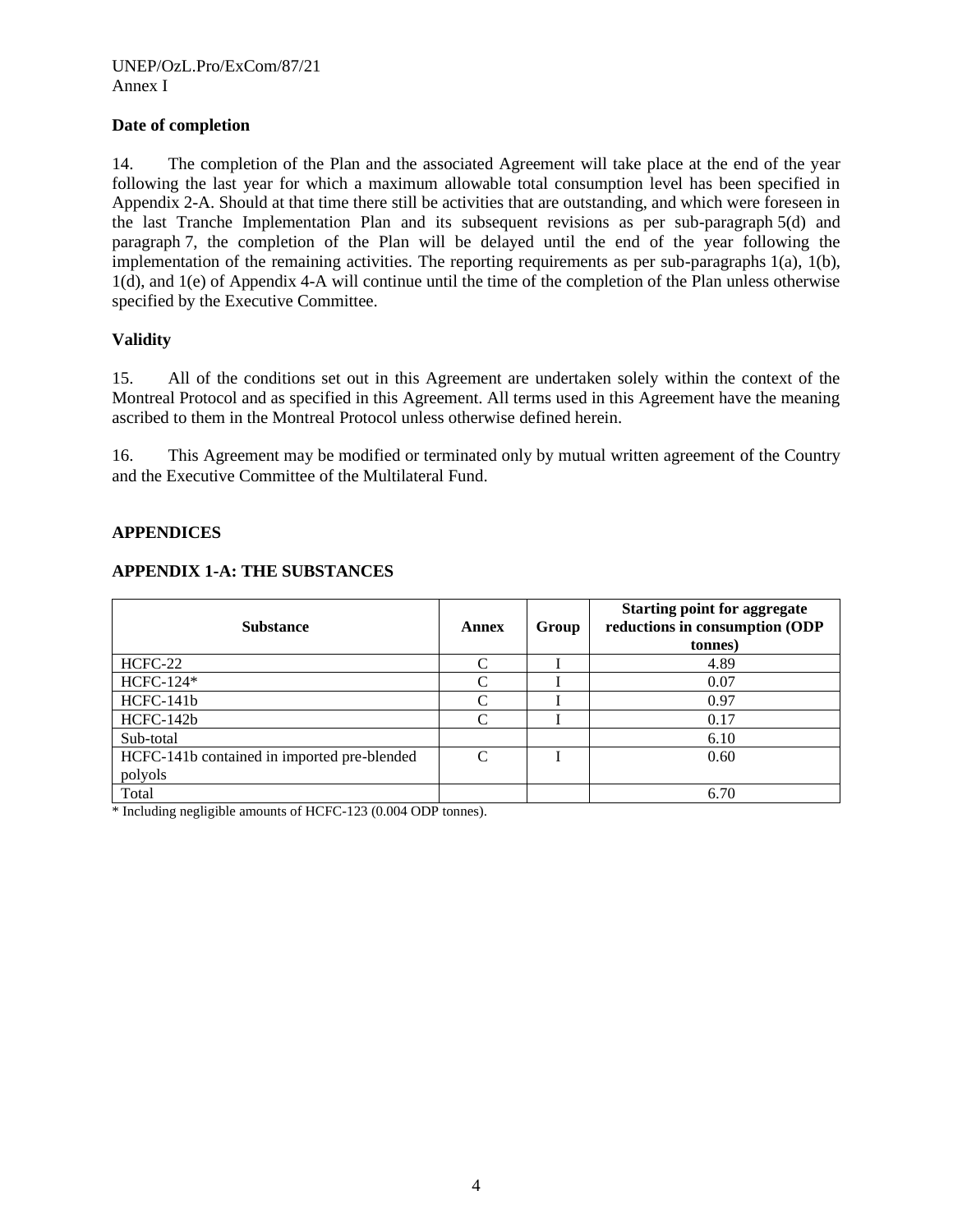#### **APPENDIX 2-A: THE TARGETS, AND FUNDING**

| <b>Row</b> | <b>Particulars</b>                                                                                                                | 2021    | 2022-<br>2023    | 2024    | 2025-<br>2026    | 2027    | 2028-<br>2029    | 2030             | <b>Total</b> |
|------------|-----------------------------------------------------------------------------------------------------------------------------------|---------|------------------|---------|------------------|---------|------------------|------------------|--------------|
| 1.1        | Montreal Protocol reduction<br>schedule of Annex C, Group I<br>substances (ODP tonnes)                                            | 3.97    | 3.97             | 3.97    | 1.98             | 1.98    | 1.98             | $\Omega$         | n/a          |
| 1.2        | Maximum allowable total<br>consumption of Annex C,<br>Group I substances<br>(ODP tonnes)                                          | 3.97    | 3.36             | 3.36    | 1.98             | 1.98    | 0.92             | $\boldsymbol{0}$ | n/a          |
| 2.1        | Lead IA (UNIDO) agreed<br>funding $(US \$                                                                                         | 141,009 | $\mathbf{0}$     | 172,660 | $\overline{0}$   | 147,530 | $\boldsymbol{0}$ | 45,530           | 506,729      |
| 2.2        | Support costs for Lead IA<br>(US \$)                                                                                              | 9,871   | $\boldsymbol{0}$ | 12,086  | $\boldsymbol{0}$ | 10,327  | $\boldsymbol{0}$ | 3,187            | 35,471       |
| 2.3        | Cooperating IA (UNEP)<br>agreed funding (US \$)                                                                                   | 24,000  | $\boldsymbol{0}$ | 32,500  | $\boldsymbol{0}$ | 9,000   | $\mathbf{0}$     | 15,000           | 80,500       |
| 2.4        | <b>Support costs for Cooperating</b><br>IA (US $$$ )                                                                              | 3,120   | $\boldsymbol{0}$ | 4,225   | $\boldsymbol{0}$ | 1,170   | $\Omega$         | 1,950            | 10,465       |
| 3.1        | Total agreed funding (US \$)                                                                                                      | 165,009 | $\overline{0}$   | 205,160 | $\mathbf{0}$     | 156,530 | $\overline{0}$   | 60,530           | 587,229      |
| 3.2        | Total support costs (US \$)                                                                                                       | 12,991  | $\mathbf{0}$     | 16,311  | $\Omega$         | 11,497  | $\mathbf{0}$     | 5,137            | 45,936       |
| 3.3        | Total agreed costs (US \$)                                                                                                        | 178,000 | $\boldsymbol{0}$ | 221,471 | $\boldsymbol{0}$ | 168,027 | $\mathbf{0}$     | 65,667           | 633,165      |
| 4.1.1      | Total phase-out of HCFC-22 agreed to be achieved under this Agreement (ODP tonnes)                                                |         |                  |         |                  |         |                  | 3.00             |              |
| 4.1.2      | Phase-out of HCFC-22 to be achieved in the previous stage (ODP tonnes)                                                            |         |                  |         |                  |         | 1.89             |                  |              |
| 4.1.3      | Remaining eligible consumption for HCFC-22 (ODP tonnes)                                                                           |         |                  |         |                  |         | 0.00             |                  |              |
| 4.2.1      | Total phase-out of HFC-124 agreed to be achieved under this Agreement (ODP tonnes)                                                |         |                  |         |                  |         | 0.00             |                  |              |
| 4.2.2      | Phase-out of HFC-124 to be achieved in the previous stage (ODP tonnes)                                                            |         |                  |         |                  |         | 0.07             |                  |              |
| 4.2.3      | Remaining eligible consumption for HFC-124 (ODP tonnes)                                                                           |         |                  |         |                  |         | 0.00             |                  |              |
| 4.3.1      | Total phase-out of HCFC-141b agreed to be achieved under this Agreement (ODP tonnes)                                              |         |                  |         |                  |         | 0.97             |                  |              |
| 4.3.2      | Phase-out of HCFC-141b to be achieved in the previous stage (ODP tonnes)                                                          |         |                  |         |                  |         | 0.00             |                  |              |
| 4.3.3      | Remaining eligible consumption for HCFC-141b (ODP tonnes)                                                                         |         |                  |         |                  |         | 0.00             |                  |              |
| 4.4.1      | Total phase-out of HCFC-142b agreed to be achieved under this Agreement (ODP tonnes)                                              |         |                  |         |                  |         | 0.00             |                  |              |
| 4.4.2      | Phase-out of HCFC-142b to be achieved in the previous stage (ODP tonnes)                                                          |         |                  |         |                  |         | 0.17             |                  |              |
| 4.4.3      | Remaining eligible consumption for HCFC-142b (ODP tonnes)                                                                         |         |                  |         |                  |         | 0.00             |                  |              |
| 4.5.1      | Total phase-out of HCFC-141b contained in imported pre-blended polyols agreed to be achieved<br>under this Agreement (ODP tonnes) |         |                  |         |                  |         | 0.60             |                  |              |
| 4.5.2      | Phase-out of HCFC-141b contained in imported pre-blended polyols to be achieved in the<br>previous stage (ODP tonnes)             |         |                  |         |                  |         | 0.00             |                  |              |
| 4.5.3      | Remaining eligible consumption for HCFC-141b contained in imported pre-blended polyols<br>(ODP tonnes)                            |         |                  |         |                  |         | 0.00             |                  |              |

\* Date of completion of stage I as per stage I Agreement: 31 December 2021.

# **APPENDIX 3-A: FUNDING APPROVAL SCHEDULE**

1. Funding for the future tranches will be considered for approval at the first meeting of the year specified in Appendix 2-A.

# **APPENDIX 4-A: FORMAT OF TRANCHE IMPLEMENTATION REPORTS AND PLANS**

1. The submission of the Tranche Implementation Report and Plans for each tranche request will consist of five parts:

(a) A narrative report, with data provided by tranche, describing the progress achieved since the previous report, reflecting the situation of the Country in regard to phase-out of the Substances, how the different activities contribute to it, and how they relate to each other.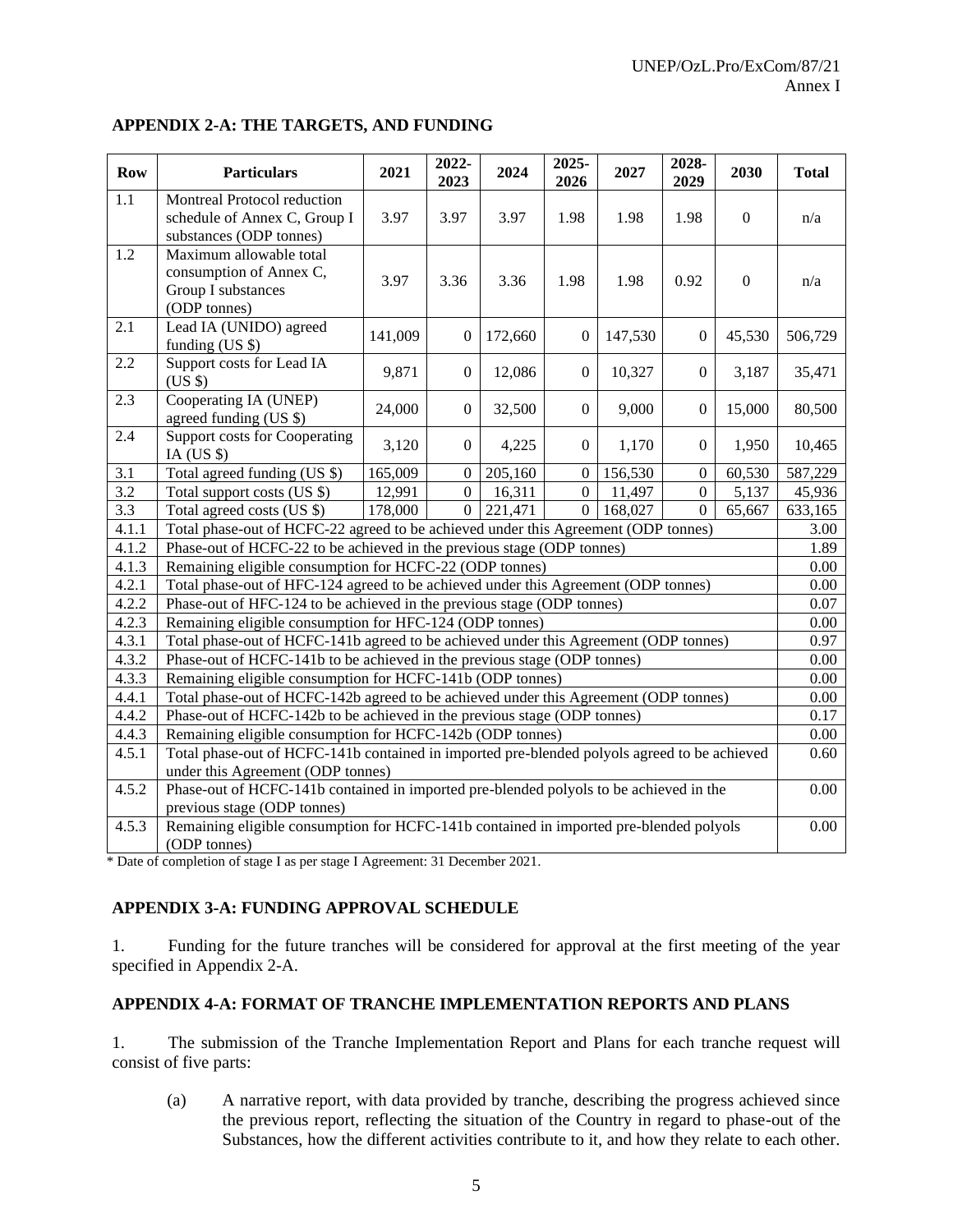The report should include the amount of ODS phased out as a direct result from the implementation of activities, by substance, and the alternative technology used and the related phase-in of alternatives, to allow the Secretariat to provide to the Executive Committee information about the resulting change in climate relevant emissions. The report should further highlight successes, experiences, and challenges related to the different activities included in the Plan, reflecting any changes in the circumstances in the Country, and providing other relevant information. The report should also include information on and justification for any changes vis-à-vis the previously submitted Tranche Implementation Plan(s), such as delays, uses of the flexibility for reallocation of funds during implementation of a tranche, as provided for in paragraph 7 of this Agreement, or other changes;

- (b) An independent verification report of the Plan results and the consumption of the Substances, as per sub-paragraph 5(b) of the Agreement. If not decided otherwise by the Executive Committee, such a verification has to be provided together with each tranche request and will have to provide verification of the consumption for all relevant years as specified in sub-paragraph 5(a) of the Agreement for which a verification report has not yet been acknowledged by the Committee;
- (c) A written description of the activities to be undertaken during the period covered by the requested tranche, highlighting implementation milestones, the time of completion and the interdependence of the activities, and taking into account experiences made and progress achieved in the implementation of earlier tranches; the data in the plan will be provided by calendar year. The description should also include a reference to the overall Plan and progress achieved, as well as any possible changes to the overall Plan that are foreseen. The description should also specify and explain in detail such changes to the overall plan. This description of future activities can be submitted as a part of the same document as the narrative report under sub-paragraph (b) above;
- (d) A set of quantitative information for all Tranche Implementation Reports and Plans, submitted through an online database; and
- (e) An Executive Summary of about five paragraphs, summarizing the information of the above sub-paragraphs 1(a) to 1(d).

2. In the event that in a particular year two stages of the HPMP are being implemented in parallel, the following considerations should be taken in preparing the Tranche Implementation Reports and Plans:

- (a) The Tranche Implementation Reports and Plans referred to as part of this Agreement, will exclusively refer to activities and funds covered by this Agreement; and
- (b) If the stages under implementation have different HCFC consumption targets under Appendix 2-A of each Agreement in a particular year, the lower HCFC consumption target will be used as reference for compliance with these Agreements and will be the basis for the independent verification.

## **APPENDIX 5-A: MONITORING INSTITUTIONS AND ROLES**

1. The Ministry of Environment and Water (MMAyA) is the focal point of the Montreal Protocol in the Country.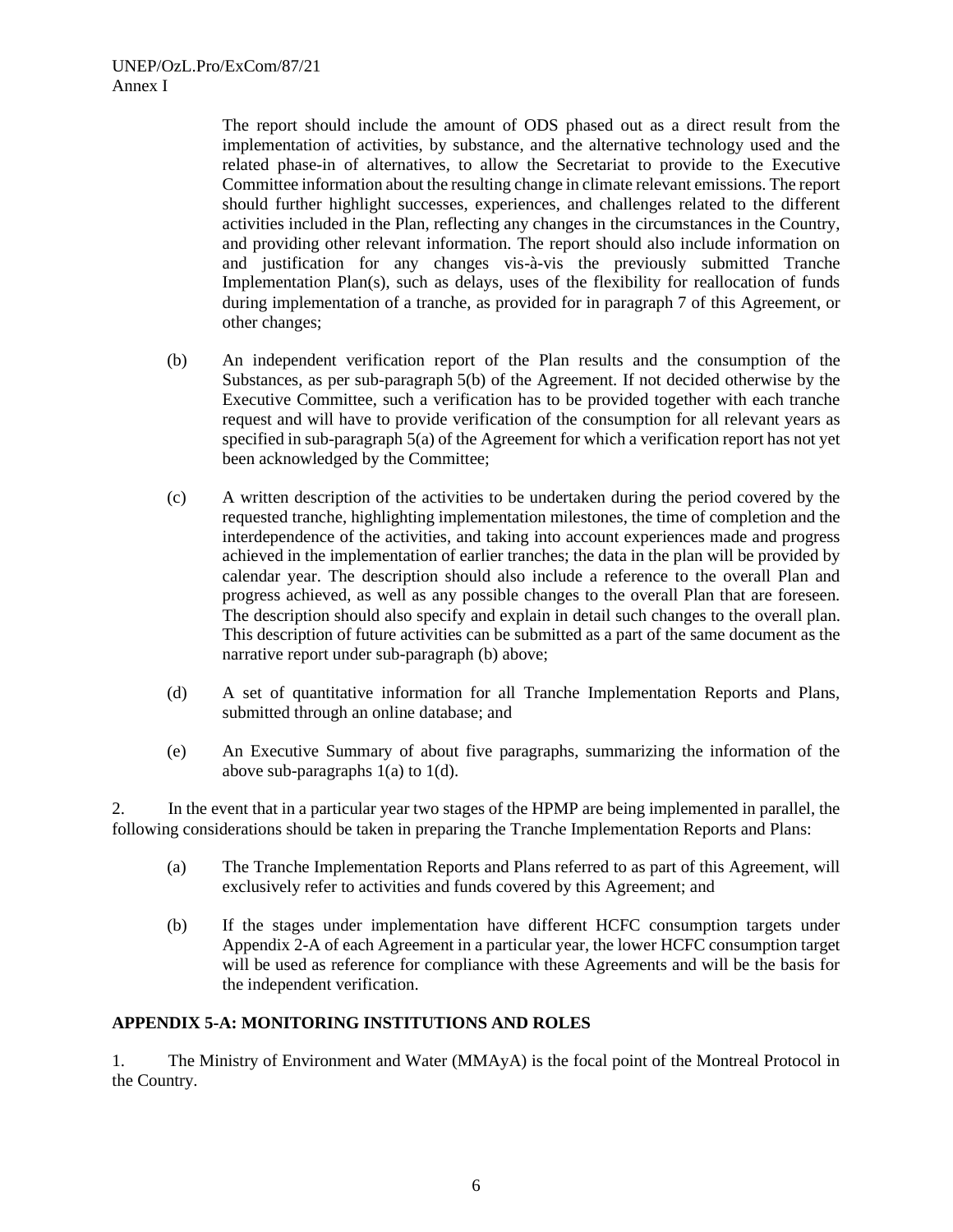2. The activities corresponding to the implementation of the Montreal Protocol are within the Vice Ministry of Environment, Biodiversity, Climate Change, and Forest Management and Development under the responsibility of the Governmental Ozone Commission (CGO).

3. The implementation of all the activities of the components within the Plan is included in the annual plan of the MMAyA and regular monitoring is done by the boards of this institution and its IAs, including:

- (a) Management and co-ordination of the implementation of the Plan;
- (b) Establishment of a policy development and application programme to allow the Government to exercise the required mandates and ensure the industry fulfills the obligations of the ODS consumption reduction;
- (c) Regular monitoring of the local private sector related to HCFC use and its possible substitutes;
- (d) Development and implementation of training, awareness, and capacity building activities to ensure a high-level commitment to the Plan objectives and obligations;
- (e) Preparation of annual implementation plans including the determination of the sequence of participation of the companies in the activities;
- (f) Establishment and operation of a report system on ODS use/substitutes by the users;
- (g) Design and implementation of corrective measures;
- (h) Regular implementation of activities of technical assistance to the project beneficiaries;
- (i) Preparation of annual progress reports, biannual reports on the Plan implementation, and biannual implementation plan for the Executive Committee of the Multilateral Fund, according to the defined format, as well as the preparation of any other report necessary for the adequate operation of the Plan; and
- (j) Establishment and operation of the decentralized mechanism to monitor and evaluate the Plan results, in association with local environmental regulatory entities to ensure sustainability.

4. The Country agrees to evaluations, which might be carried out under the monitoring and evaluation work programmes of the Multilateral Fund or under the evaluation programme of any of the IAs taking part in this Agreement.

5. The Government will create strategic alliances with other government bodies, industry associations, and academic institutions, which will allow it to strengthen its strategy and expand its range of action. This may provide access to, for example, training institutions that host the refrigerant phase-out training programmes and provide alternatives for the servicing sector, and the Plurinational State of Bolivia's National Custom Office (Aduana Nacional de Bolivia, or ANB) which organizes, guides, and implements regulations including those related to the substances controlled by the Montreal Protocol. ANB also carries out procedures and inspections to supervise the export and import of ODS and executes the necessary operational measures to prevent smuggling and illegal trade of controlled substances. Together with the CGO, it inspects and verifies substances and equipment controlled by the Montreal Protocol. When required by the CGO, ANB prepares reports that serve as input to the reports that the Country must submit as a requirement of the Montreal Protocol.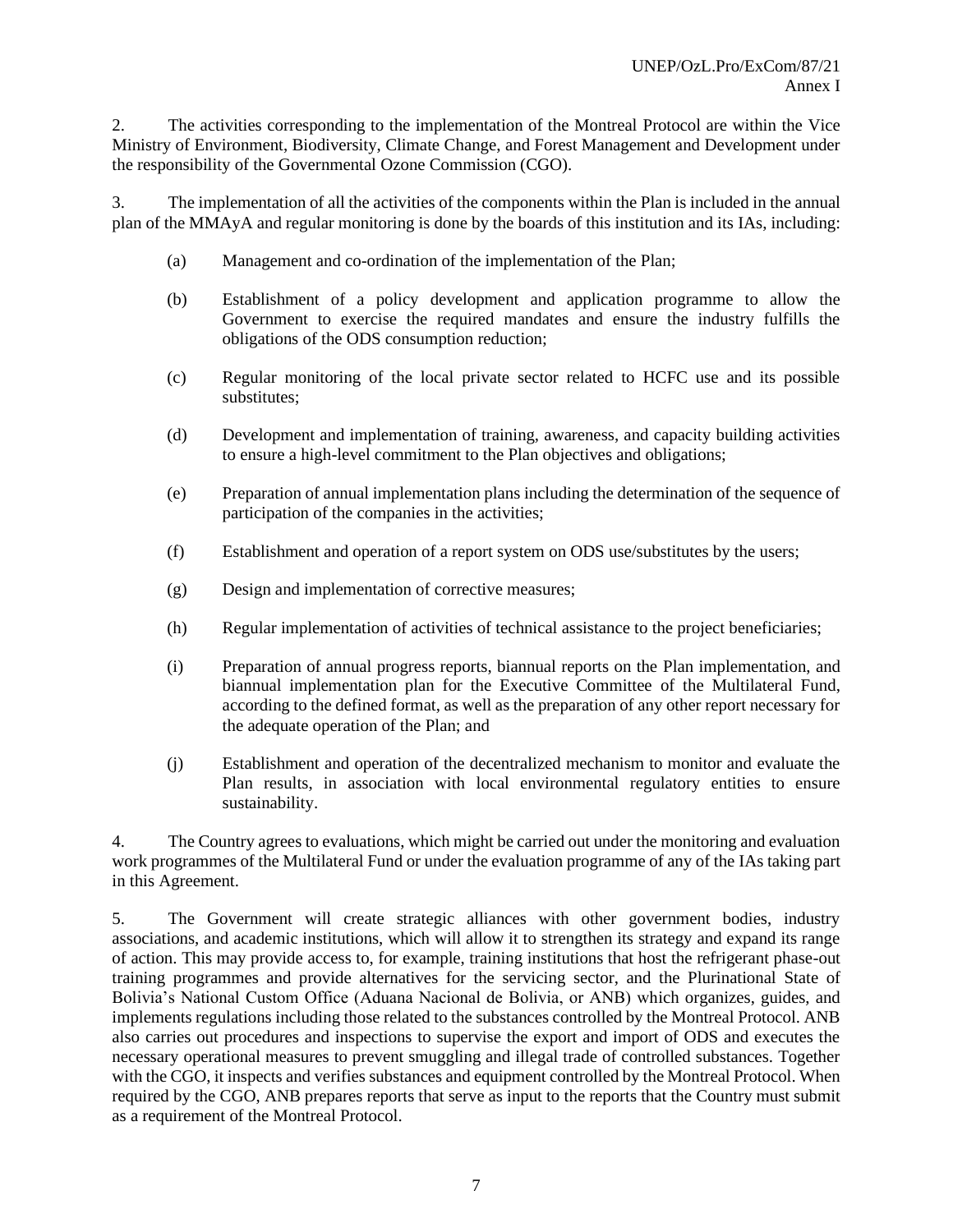# **APPENDIX 6-A: ROLE OF THE LEAD IMPLEMENTING AGENCY**

- 1. The Lead IA will be responsible for a range of activities, including at least the following:
	- (a) Ensuring performance and financial verification in accordance with this Agreement and with its specific internal procedures and requirements as set out in the Country's HPMP;
	- (b) Assisting the Country in preparation of the Tranche Implementation Reports and Plans as per Appendix 4-A;
	- (c) Providing independent verification to the Executive Committee that the Targets have been met and associated tranche activities have been completed as indicated in the Tranche Implementation Plan consistent with Appendix 4-A;
	- (d) Ensuring that the experiences and progress is reflected in updates of the overall plan and in future Tranche Implementation Plans consistent with sub-paragraphs 1(c) and 1(d) of Appendix 4-A;
	- (e) Fulfilling the reporting requirements for the Tranche Implementation Reports and Plans and the overall plan as specified in Appendix 4-A for submission to the Executive Committee, and should include the activities implemented by the Cooperating IA;
	- (f) In the event that the last funding tranche is requested one or more years prior to the last year for which a consumption target had been established, annual tranche implementation reports and, where applicable, verification reports on the current stage of the Plan should be submitted until all activities foreseen had been completed and HCFC consumption targets had been met;
	- (g) Ensuring that appropriate independent technical experts carry out the technical reviews;
	- (h) Carrying out required supervision missions;
	- (i) Ensuring the presence of an operating mechanism to allow effective, transparent implementation of the Tranche Implementation Plan and accurate data reporting;
	- (j) Co-ordinating the activities of the Cooperating IA, and ensuring appropriate sequence of activities;
	- (k) In case of reductions in funding for failure to comply in accordance with paragraph 11 of the Agreement, to determine, in consultation with the Country and the Cooperating IA, the allocation of the reductions to the different budget items and to the funding of the Lead IA and Cooperating IA;
	- (l) Ensuring that disbursements made to the Country are based on the use of the indicators;
	- (m) Providing assistance with policy, management, and technical support when required;
	- (n) Reaching consensus with the Cooperating IA on any planning, co-ordination and reporting arrangements required to facilitate the implementation of the Plan; and
	- (o) Timely releasing funds to the Country/participating enterprises for completing the activities related to the project.